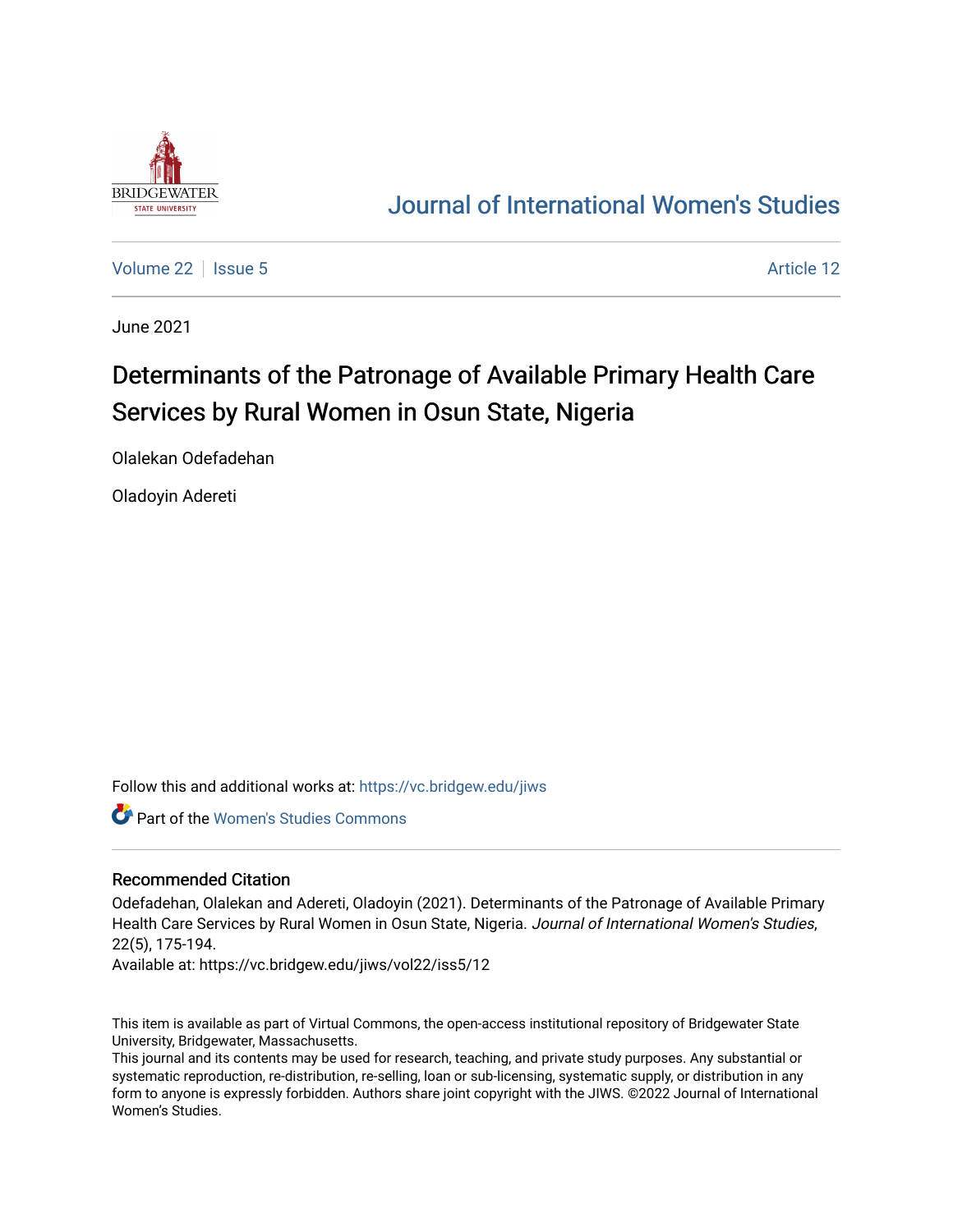Odefadehan and Adereti: Determinants of the Patronage of Available Primary Health Care Services by Rural Women in Osun State, Nigeria

This journal and its contents may be used for research, teaching and private study purposes. Any substantial or systematic reproduction, re-distribution, re-selling, loan or sub-licensing, systematic supply or distribution in any form to anyone is expressly forbidden. ©2021 Journal of International Women's Studies.

#### **Determinants of the Patronage of Available Primary Health Care Services by Rural Women in Osun State, Nigeria**

By Olalekan Odefadehan $^1$  $^1$  and Oladoyin Adereti<sup>[2](#page-1-1)</sup>

#### **Abstract**

This study examined the determinants of the patronage of available primary health care services by rural women in Osun State, Nigeria. The aim of this study is to provide service delivery authorities with information on the barriers to the patronage of health services. Data for the study were collected from both primary and secondary sources. Descriptive statistics like frequencies, percentage, and mean values were used for analysis. Multiple regression was used to identify determinants, and the double-log functional form had the best fit. 45 health workers and 270 rural women were selected through multi-stage sampling. The study revealed that the pattern of patronage of primary health centres in the study area had a progressive increase over a period of five years (2014-2018) and that most of the respondents (rural women) on average reside 1.85 kilometres away from the health centres. The study concluded that age of respondents ( $\alpha$  = 0.928), monthly income ( $\alpha = 0.018$ ), shortage of well-trained health professionals ( $\alpha = -0.393$ ), a conducive environment ( $\alpha = 0.454$ ), cleanliness of the environment ( $\alpha = 0.320$ ), interpersonal relationship of staff and patients ( $\alpha = 0.325$ ), timely diagnosis and treatment of health problems by PHC staff ( $\alpha$  = 0.395), ability of staff to prescribe effective drugs for treating diseases ( $\alpha$  = 0.756), cultural beliefs ( $\alpha$  = -0.289), and nature of the illness ( $\alpha$  = -0.510) were major determinants of patronage of PHC services in the study area. These factors, taken together, accounted for 73.6% variation in the level of PHC patronage by rural women. The most popular health services regarded as 'always available' to the women were immunization (100%) and general treatment of illness (95.6%). Some of the recommendations of the study are that health facilities should be renovated regularly, and facilities that will make health visits a comfortable experience should be provided. As income was found to be a determinant of patronage, it is also recommended that rural women should be helped to increase their disposable income through private-public partnership support of enterprises.

*Keywords:* Agriculture, Health services, Immunization, Patronage, Primary health care, Regression, Rural women

<span id="page-1-0"></span><sup>&</sup>lt;sup>1</sup> Dr. Olalekan Odefadehan is a Senior Lecturer in the Department of Agricultural Extension and Communication Technology, the Federal University of Technology, Akure, Ondo State, Nigeria. His research interest is in the area of rural sociology with a focus on rural inhabitants' health and environment. He has conducted several empirical studies on rural women with the utmost goal of suggesting how to improve their health, job, and environmental conditions. He is currently a sabbatical faculty member in the Department of Agricultural Economics and Extension, Landmark University Omu-Aran, Kwara state, Nigeria. Email: ooodefadehan@futa.edu.ng odefadehan.olalekan@lmu.edu.ng.

<span id="page-1-1"></span><sup>&</sup>lt;sup>2</sup> Oladoyin Adereti is a postgraduate research student in the Department of Agricultural Extension and Communication Technology, the Federal University of Technology, Akure, Ondo State, Nigeria. Her research interests are rural public health and gender studies. Email: oladoyintitilope@gmail.com.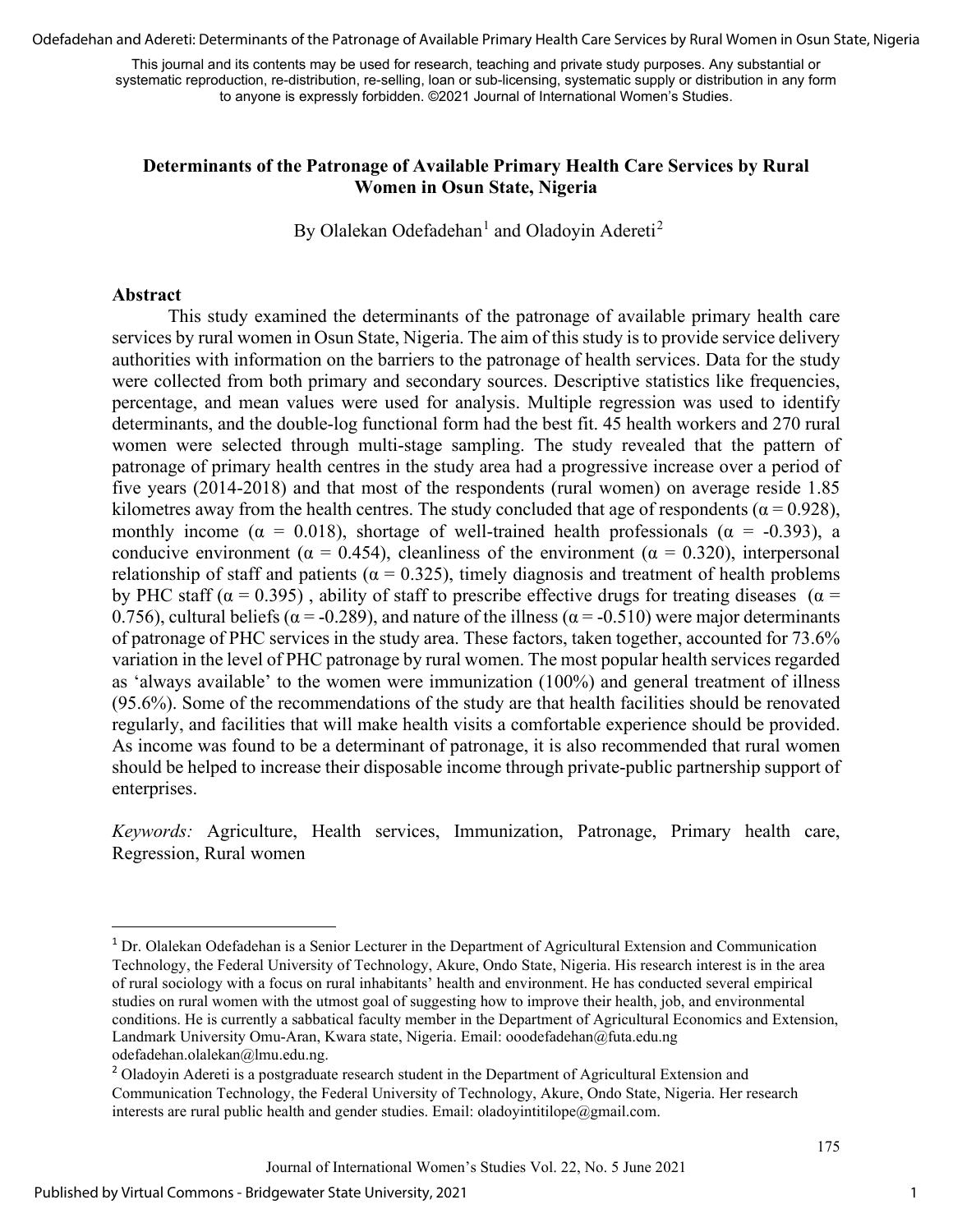# **Introduction**

The primary health care (PHC) delivery system is the bedrock of Nigeria's national healthcare system. It builds on the lessons learnt from the efforts to actualise the Millennium Development Goals (MDGs) to ensure better outcomes in achieving the Sustainable Development Goals (SDGs). The SDGs are intended to assure prosperity and well-being for all women and men, while protecting our planet and strengthening the foundations for peace.

The extent to which the health-related goals can be realized is through unhindered access to primary health care. The World Health Organization (WHO) has developed a cohesive definition of primary health care based on three components (WHO, 2019):

- 1. Meeting people's health needs through comprehensive, promotive, protective, preventive, curative, rehabilitative, and palliative care throughout the life course. Strategically prioritizing key health care services aimed at individuals and families through having primary care and public health functions as the central elements of integrated health services;
- 2. Systematically addressing the broader determinants of health (including social, economic, environmental, as well as people's characteristics and behaviours) through evidence-informed public policies and actions across all sectors; and
- 3. Empowering individuals, families, and communities to optimize their health as advocates for policies that promote and protect health and well-being, as co-developers of health and social services, and as self-carers and caregivers to others.

WHO's outline of the objectives of primary health care can be summarised thus: making health services accessible and available to everyone wherever they live or work, tackling affordably the health problems causing the highest mortality and morbidity, ensuring that communities are provided with appropriate, effective, and sustainable health-maintaining technology, and ensuring community participation in healthcare planning, delivery, and evaluation (Adebisi *et al.*, 2017). Health, according to the WHO, is a state of complete physical, mental and social well-being and not merely the absence of disease or infirmity. Health is a major determinant of socio-economic development because all human endeavours require sound minds in sound bodies for full realization of aspirations (Enemuoh, 2013; Musah & Kayode, 2014). The health status of rural dwellers determines their productivity; this makes it a crucial factor in the optimal utilization of human resources for agricultural development.

Agricultural development cannot be achieved without active participation of women because of their important roles in agriculture, especially in food production, processing, and marketing (Adefalu *et al.*, 2017). Rural women play a vital role in food production and food security and many of them are responsible for meeting the daily needs of their families (Emeya, 2014). Improving health throughout the world is a huge task that requires global cooperation. At a WHO conference held in Alma-Ata in 1978, the concept of primary health care (PHC) was defined as a way of promoting the overall health of people by supporting the individual, the family, and the community. It requires the active participation of the community to define their needs and ways to meet them. The government has intensified efforts to decentralize health care services to the PHC centres to ensure that health services are located closer to the people and are also more affordable. This is expected to eventually lead to the improvement of a wide range of health indices

2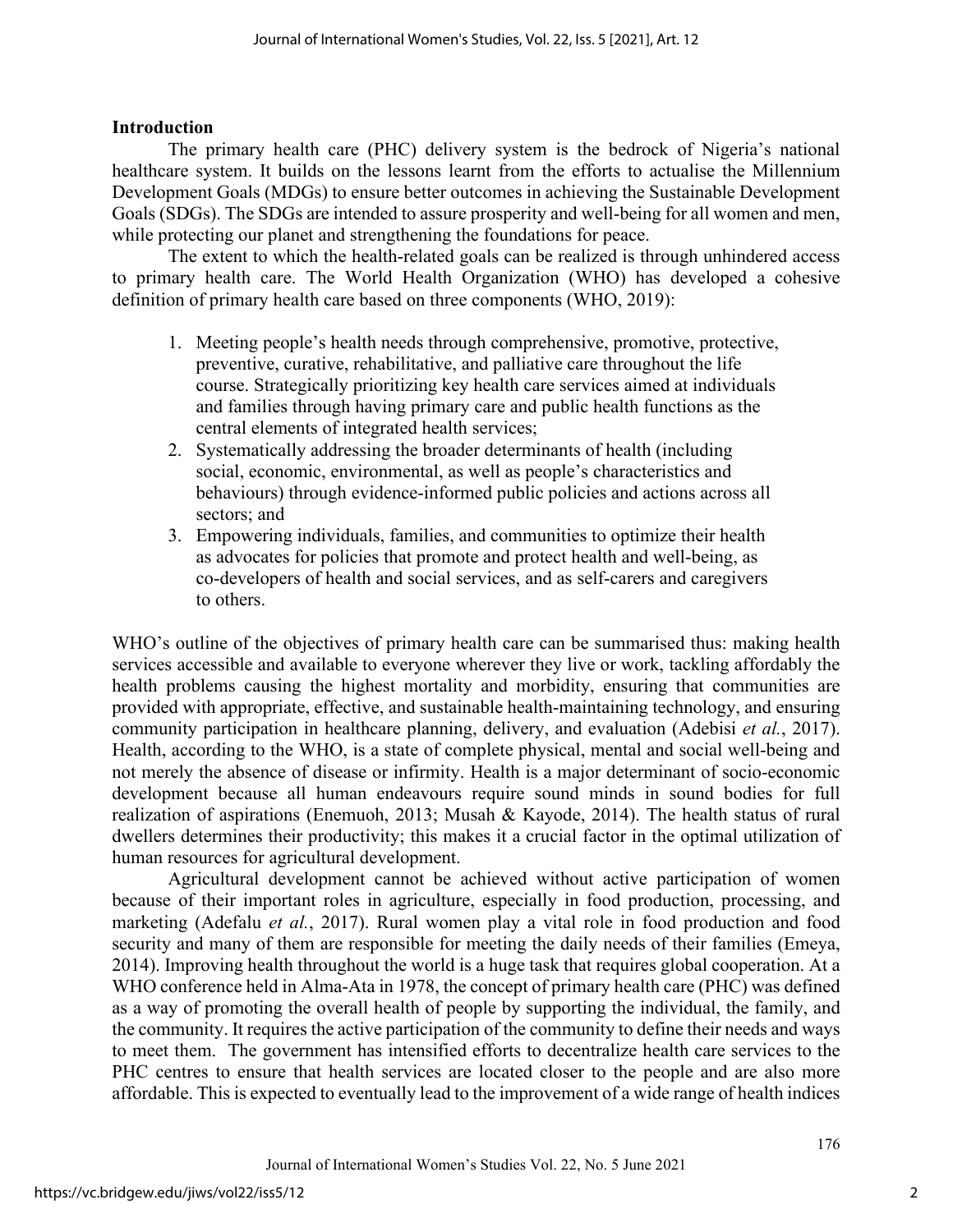that affect the quantity and quality of lives of citizens. Empirical evidence suggests that health inequalities have been persistent over time and in many cases have been growing (Amanda, 2015; Omonona *et al.*, 2015; Sadiq *et al.*, 2017). Despite the efforts by governments all over the world and all concerned stakeholders to make healthcare services accessible to the masses and to achieve their goal of "Health for All", many low-income countries have not been able to meet the basic healthcare needs of their people, the rural populace.

A lot of research (Olajide, 2013; Adebisi *et al.*, 2017; Olugbamila *et al.*, 2017; Azuh *et al.*, 2017) has been conducted on accessibility of PHC facilities and their distribution patterns. However, only a few have focused on the factors influencing the patronage of PHC services, especially by rural women. There is a need to bridge the gap between rural people and health services as their health has an effect on agricultural productivity. Most agricultural activities take place in rural areas; rural people, particularly rural women, are an important labour force (Emeya, 2014). They encounter numerous constraints in accessing affordable, adequate health services. This study therefore seeks to explore the factors that may determine the patronage of primary healthcare services in Osun State. The aim is to enhance the health status of rural women by encouraging patronage of the available health care services within and outside rural communities.

The broad objective of the study is to identify the determinants of the patronage of available PHC services by rural women in Osun State. Specifically, it seeks to ascertain the socio-economic characteristics of the rural women in the study area; identify the type of PHC services available in the study area; ascertain the pattern and frequency of patronage of the available PHC services in the study area for the five-year period (2014-2018), and identify the factors determining the patronage of available PHC services. A hypothesis on the relationship between selected respondents' socioeconomic characteristics and the pattern of patronage of PHC services in the study area was also tested. Although the health of the rural people may not be the primary concern of agricultural extension, prevalent ill-health in a rural community will limit the effectiveness of agricultural extension work in such communities. Hence, the study would help change agents in designing sustainable intervention programmes.

#### **Theoretical Framework**

#### *Health Belief Model*

The Health Belief Model (HBM) is a research apparatus for anticipating or predicting health behaviours. It is a mental model for clarifying and anticipating someone's health behaviours by focusing on their attitudes and beliefs. Initially used by American social psychologists in the 1950s, HBM was revived in the 1980s. The model is used to comprehend health behaviours and why some people resist suggested health action (Becker & Rosenstock, 1984, cited in Charles & Paschal, 2015). It hypothesizes that an individual's eagerness to change his/her wellbeing practices is due to certain factors: perceived seriousness, perceived susceptibility, perceived benefits, and perceived barriers. These factors, separately or taken together, can be utilized to explain health behaviour. Other constructs have recently been added to the model; accordingly, the model has been extended to incorporate three other factors: cues to action, motivating factors, and selfefficacy.

1. **Perceived Seriousness**: This refers to the likelihood that an individual will change his/her health behaviours in order to avoid a serious unpleasant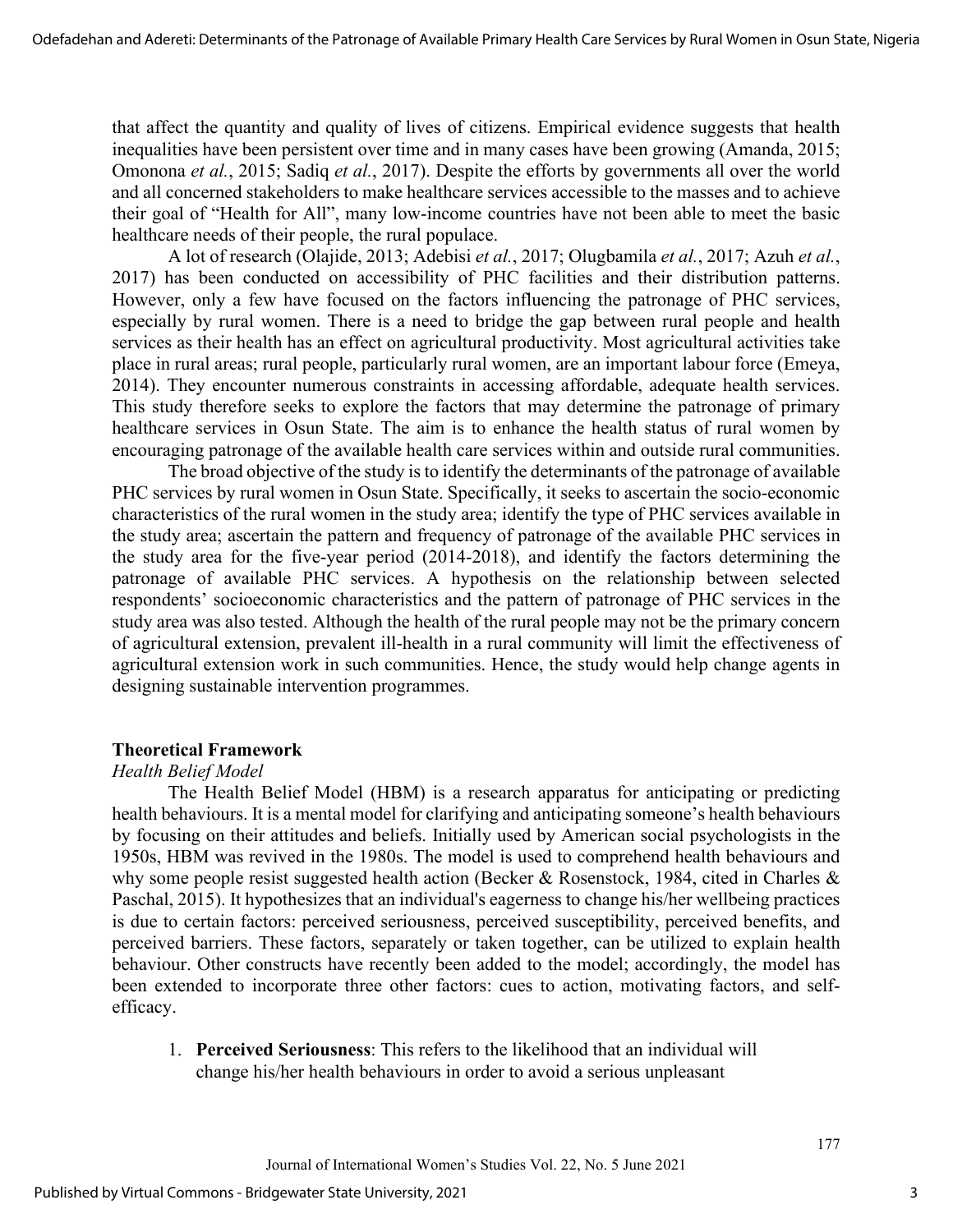outcome. The construct of perceived seriousness addresses a person's conviction about the reality or seriousness of an illness.

- 2. **Perceived Susceptibility**: This refers to the likelihood that someone will modify their health behaviour in certain ways if they believe that they are at significant risk. In other words, people won't change their health behaviours unless they believe that they are in danger. The more prominent the apparent danger, the more likely it is that they will engage in behaviour to diminish the danger.
- 3. **Perceived Benefits:** This refers to the likelihood of people engaging in health seeking behaviour if that behaviour is perceived to produce the benefit of reducing the risk of illness. It is hard to persuade individuals to change their behaviour if they perceive no benefit to them.
- 4. **Perceived Barriers**: People may not change their health behaviours if making the change is too hard or is perceived to be so. Changing one's health behaviour can be stressful, cost money, and be time-consuming. Since making changes does not come naturally to most people, this HBM construct addresses the issue of the boundary to change. This is someone's assessment of the personal cost in adopting a new behaviour.

Altogether, for new behaviour to be embraced, the perceived advantages of the new behaviour must outweigh the benefits of proceeding with the old behaviour. This empowers the person concerned to make the critical leap to embrace the new behaviour. HBM has great explanatory value. Further, it incorporates three additional components that describe what it really takes to get a person to take the initial step towards behaviour modification. These three elements are motivating factors, cues to action, and self-efficacy.

- 1. **Motivating factors:** The four constructs of perceptions are modified by factors such as culture, level of education, past experiences, skills, and innovation.
- 2. **Cues to action:** This is the stimulus needed to trigger the decision-making process to accept a recommended health action. It is something that helps move somebody from needing to make a health change to actively proceeding with the improvement. Cues to action may be occasions, individuals, or things that move individuals to change their behaviour.
- 3. **Self-efficacy:** In 1988, self-efficacy was added to the first four benefits of HBM (Rosestock *et al.,* 1988). Self-efficacy is the level of a person's confidence in one's capacity to successfully perform a behaviour. A person's confidence in their capacity to accomplish something affects their desire to do it. On the off chance that somebody accepts that a change of behaviour is helpful (perceived benefit), if they don't think they can do it (perceived barrier), the odds are that the change won't be attempted. Indeed, self-efficacy has been discovered to be quite possibly the most significant element in a person's capacity to effectively utilize available health information.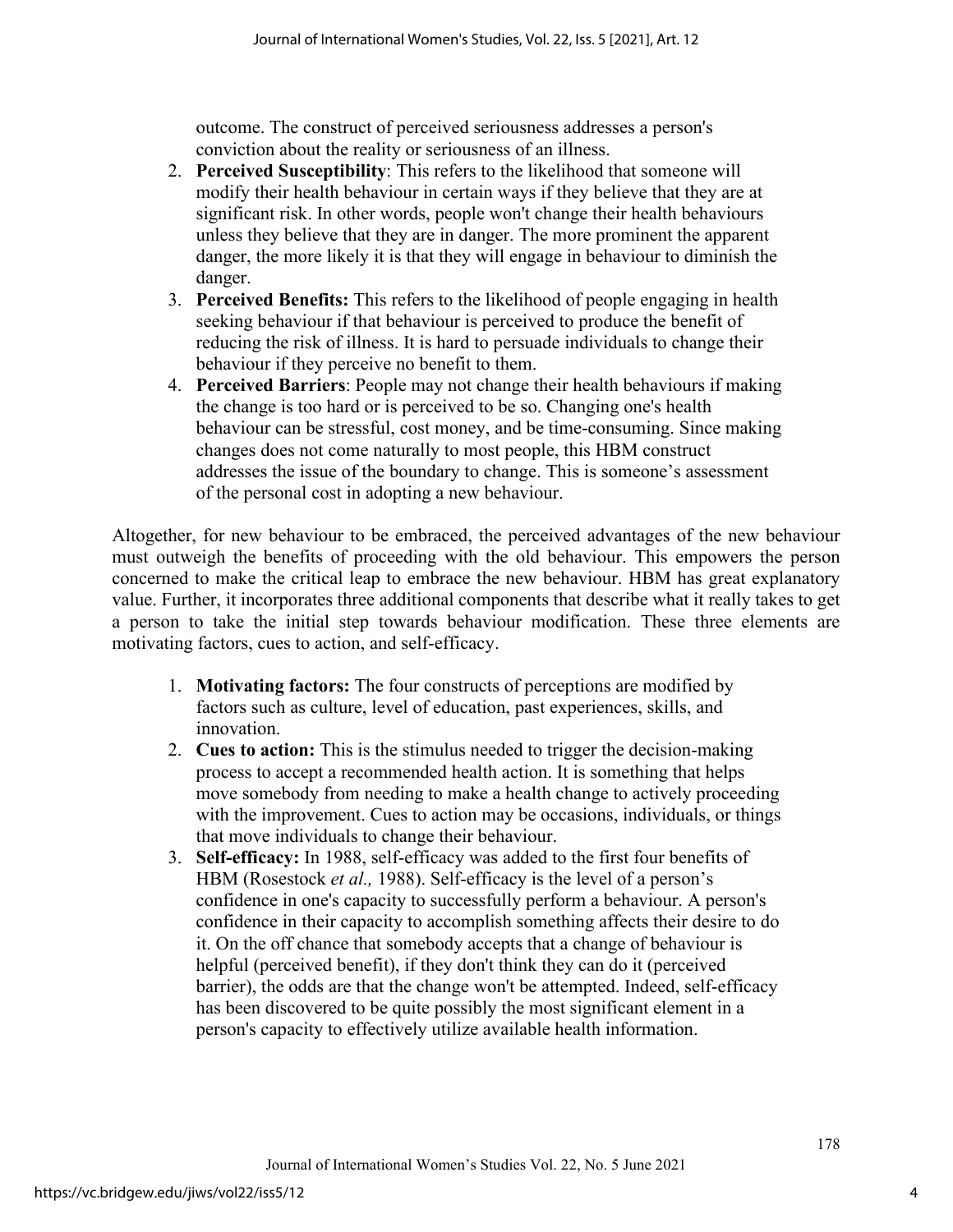#### **Methodology**

The research is a survey. The study was carried out in Osun State in South-western Nigeria. The state was selected because primary healthcare centres in the state have recently been revitalized. In addition, useful statistics were easily available from the State Ministry of Health. This facilitated sampling. Osun State, with Osogbo as the capital, emerged from the old Oyo State in 1991 by the General Babangida regime. The State's name is derived from the River Osun, the venerated natural spring that is the manifestation of the Yoruba goddess of the same name. Osun, lying 7˚30ˊN and 4˚30ˊE, is a landlocked state occupying 9,251 square kilometres and sharing borders with Kwara State to the north, Oyo State to the west, Ogun State to the south, and Ondo and Ekiti States to the east. The population is about 3,423,535 persons according to the 2006 census estimate. The major Yoruba sub-ethnic groups in Osun are, Ife, Ijesha, Oyo, Ibolo, and Igbomina, although there are also residents from other parts of Nigeria (Ayila *et al.,* 2016). The state has more rural communities than urban centres. Osun is divided into three federal senatorial districts, each of which has two administrative zones. The State has 30 local government areas (LGAs) and one area office.

The population for the study was rural women and the members of staff of PHC services in Osun State. Rural women constituted the population for the study because the rural-urban disparity in terms of accessibility and utilization of health facilities is a matter of interest. The members of staff of PHC services are in the best position to give reliable information about patronage and functionality of equipment in the centres. A multi-stage sampling procedure was used to select respondents for this study because of its flexibility and cost effectiveness in handling large populations. In addition, this sampling procedure significantly precludes bias and ensures representation of the population of rural women across different strata.

The first stage involved the random selection of three LGAs in each senatorial district (Osun West, Osun Central, and Osun East) making nine LGAs for the study. In the second stage, proportionate random sampling (20%) was used to select rural communities from the earlier selected LGAs based on the number of existing PHC centres (using the list of health centres from Osun State Ministry of Health) in each LGA. This formed the basis for the selection of PHC staff from the health centres in the selected communities. One staff was selected per PHC centre. In the third stage, six rural women in each community were purposively selected; the basis for selection was a previous visit to a PHC centre.

Data were collected through a structured questionnaire and interview schedule using the local language, Yoruba. The data collection was done between 16 September and 25 October 2019. The instrument was subjected to content validity and was pretested in Ondo State, with the reliability determined using split half (Spearman Brown coefficient) reliability statistics. The Research and Ethics Committee of the Federal University of Technology, Akure's Centre for Research and Development (CERAD) validated the questionnaire to ensure the questions did not invade the privacy of the respondents. All respondents provided information voluntarily without coercion. The coefficient of split-half for the sections of the instrument that utilized scales had an alpha coefficient of 0.859 for factors influencing the patronage of PHC services. This implies that each section of the instrument tested was reliable because the values were close to one. Data were collected on socio-economic characteristics of the respondents, the pattern and frequency of their patronage of PHC services, as well as the factors influencing their patronage of PHC services. Data were analysed with SPSS version 21 using descriptive and inferential statistics such as frequency, means, standard deviation, chi-square, and regression.

5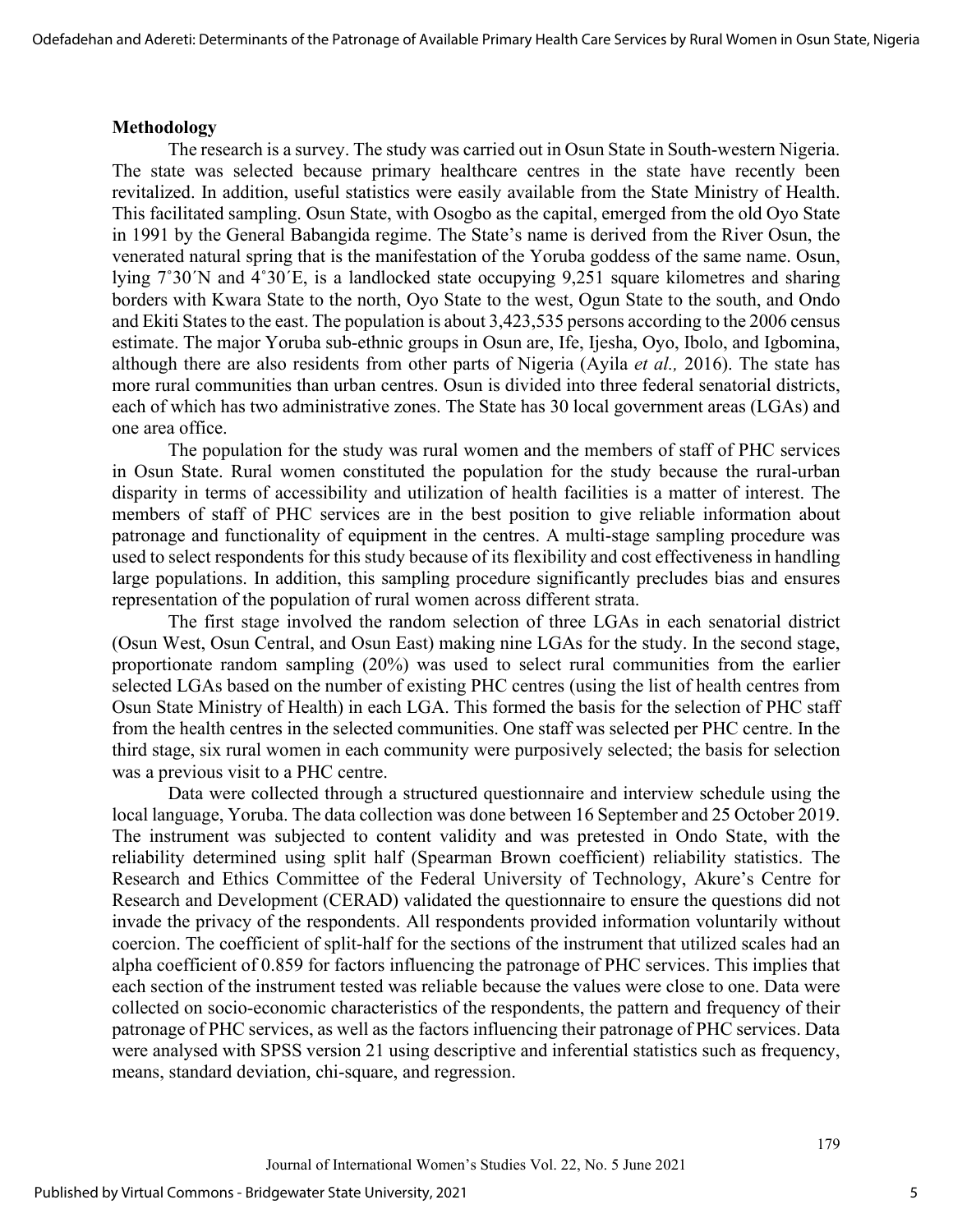Multiple regression analysis was used to predict the factors influencing PHC services patronage and percentage of influence using thirty-three (33) variables. The best functional form was determined and used in interpretation of the result. The models are as follow:

 $Y = a+b_1 X_1+b_2 X_2+b_3 X_3+b_4 X_4+b_5 X_5+b_6 X_6...$   $k_5...k_{33} X_{33}+e...$  eqn. 1 Log Y =a+1 1+2 2+3 3+4 4+5 5+6 6……………….… 33 33+e…...eqn. 2 Log Y =a+ $b_1$ log $X_1 + b_2$ log $X_2 + b_3$ log $X_3 + b_4$ log $X_4 + b_5$ log $X_5 + b_6$ log $X_6$ ..... $b_{33}$ log $X_{33}$ +e...eqn3 where Y= level of patronage of PHC services a= constant b= regression coefficient  $X_1$ = religion  $X_2$ = marital status  $X_3$  = age of respondent  $X_{33}$  transport fare to PHC centres and e= error term

| Senatorial   | Names of       | Number      | Sampling                                       | Number | Number   | Names of         |
|--------------|----------------|-------------|------------------------------------------------|--------|----------|------------------|
| Districts    | selected Local | of existing | proportion                                     | of PHC | of rural | communities      |
|              | Government     | PHC         | $(20\%)$ /number of                            |        | women    | selected         |
|              | Areas          | centres     | selected                                       |        | selected |                  |
|              |                |             | communities                                    |        |          |                  |
| Osun East    | Ife North      | 25          | $\overline{20}$<br>$\frac{20}{100}$ × 25 = 5.0 | 5      | 30       | Okooko,          |
|              |                |             |                                                |        |          | Ilupeju,         |
|              |                |             | $\cong$ 5                                      |        |          | Yakoyo, Moro,    |
|              |                |             |                                                |        |          | Sooko            |
|              | Ife South      | 34          | $\frac{20}{100}$ × 34 = 6.8                    | 7      | 42       | Okero,           |
|              |                |             |                                                |        |          | Egbejoda,        |
|              |                |             | $\cong$ 7                                      |        |          | Ifetedo, Ayeoba, |
|              |                |             |                                                |        |          | Olode, Ilu-Oni,  |
|              |                |             |                                                |        |          | Oosi             |
|              | Atakumosa      | 29          | $\frac{20}{100}$ × 29 = 5.8                    | 6      | 36       | Elemosho-Osu,    |
|              | West           |             |                                                |        |          | Iyere, Kajola,   |
|              |                |             | $\cong$ 6                                      |        |          | Oke-Bode, Ijana, |
|              |                |             |                                                |        |          | Ibodi            |
| Osun Central | Ifelodun       | 17          | $\frac{20}{100}$ × 17 = 3.4                    | 3      | 18       | Eweta,           |
|              |                |             |                                                |        |          | Moboreje,        |
|              |                |             | $\cong$ 3                                      |        |          | Owode Idi-ose    |
|              | Boripe         | 23          | $\frac{20}{100}$ × 23 = 4.6                    | 5      | 30       | Oke-Iragbiji,    |
|              |                |             |                                                |        |          | Ayekale, Isale-  |
|              |                |             | $\cong$ 5                                      |        |          | Oyo, Popo, Idi-  |
|              |                |             |                                                |        |          | Isakagba         |
|              | Odo-otin       | 27          | $\frac{20}{100}$ × 27 = 5.4                    | 5      | 30       | Akolegbaro,      |
|              |                |             |                                                |        |          | Baale, Inisa,    |
|              |                |             | $\cong$ 5                                      |        |          | Iyeku, Okuku     |
| Osun West    | Aiyedire       | 22          | 20                                             | 4      | 24       | Ile-Ogbo,        |
|              |                |             | $\frac{28}{100}$ × 22 = 4.4                    |        |          | Aiyetedo,        |
|              |                |             | $\cong$ 4                                      |        |          | Araromi-         |
|              |                |             |                                                |        |          | Oluponna, Kuta   |
|              |                |             |                                                |        |          | Isale-Oba        |

# **Table 1: Proportionate Sampling of Respondents and the Selected Communities**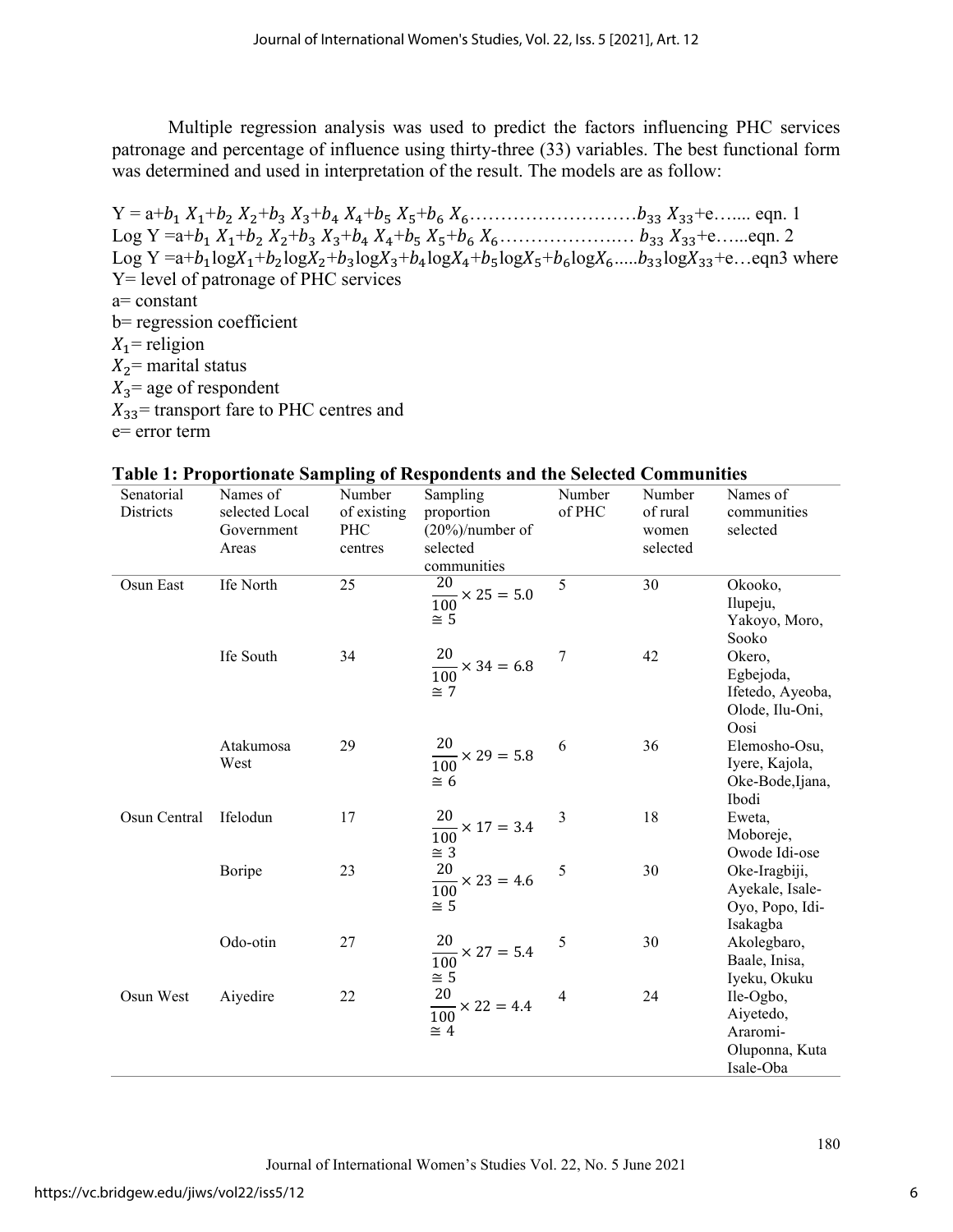Odefadehan and Adereti: Determinants of the Patronage of Available Primary Health Care Services by Rural Women in Osun State, Nigeria

| Ede North |                 | 22 | $\frac{20}{100}$ × 22 = 4.4<br>$\cong$ 4   | 4  | 24  | Sabo-Agboge,<br>Buchi-Isigbo,<br>Olusokun,<br>Oloba-Atapara                  |
|-----------|-----------------|----|--------------------------------------------|----|-----|------------------------------------------------------------------------------|
| Aiyedaade |                 | 31 | $\frac{20}{100}$ × 31 = 6.2<br>$\approx 6$ | 6  | 36  | Ago-Owu,<br>Odeomu,<br>Kayejo-<br>Ayetoro, Oke-<br>Odo, Akiriboto,<br>Gbogan |
|           | Total number of |    |                                            | 45 | 270 |                                                                              |
|           | Respondents     |    |                                            |    |     |                                                                              |

**Source**: *Computed by authors, 2019* 

In all, 45 health professionals (one from each community) and 270 rural women (six from each community) in the study area (making a total of 315 respondents) constituted the sample size for the study.

#### **Results**

#### *Socio-Economic Characteristics of the Respondents (Rural Women)*

The findings on religion showed that 53% of the respondents were Christians, 43.3% were Muslims, and 3.7% were traditionalists. Most of the respondents (80%) were married, 10.7% were single, and 4.1% were widowed, while 2.6% were divorced or separated. 50.4% of the respondents were aged between 28 and 47 while 49.6% were 48 or older. The average age was 45, indicating that most of the respondents were adults. Findings on educational qualification revealed that 24.4% of the respondents had no formal education, 5.2% had attempted primary school, 13.7% had completed primary school, 13.0% had attempted secondary school, 28.9% had completed secondary school, and 14.8% had tertiary education.

 When it came to family size, 28.2% of the respondents had a family size between one and four, 61.5% had a family size between five and eight persons, while 10.3% had a family size of nine persons and above. The average family size in the study area was 6 persons. 21.1% of the respondents were farmers, 9.6% were civil servants, 35.6% were traders, 20.4% of the respondents were artisans, and 2.6% were casual labourers. 10% were involved in other occupations. Findings on monthly income showed that 44.4% of the respondents earned  $\text{H20,000.00}$  per month or below, 37.8% earned between ₦ 20,001 and ₦ 40,000, 17.0% earned between ₦40,001 and ₦60,000, while only  $0.7\%$  earned between  $\text{N}80,001$  and  $\text{N}100,000$ . The average monthly income was ₦29,397. 31.1% of the respondents had been living in the study area for nine years or less, 31.9 % between 10 and 19 years, 22.2% between 20 and 29 years, and 14.8% for 30 years or more. As for the number of biological children, the findings showed that 33% of the respondents had between zero and two children, 63.7% had three to five children, while only 3.3% had more than five children. The average number of children of respondents was three.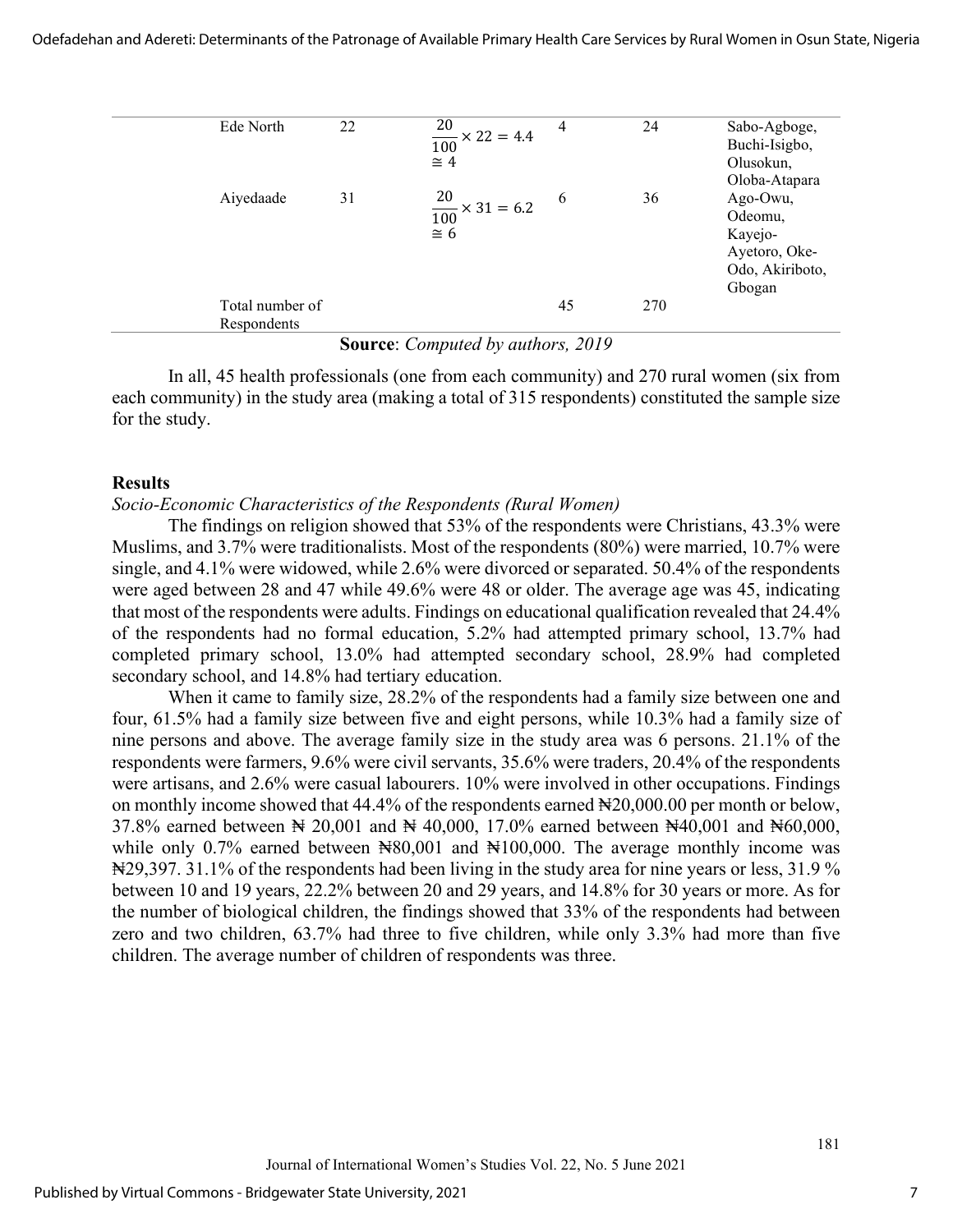| Variable                         | Category                   | Frequency      | Percentage                   | Mean score       |
|----------------------------------|----------------------------|----------------|------------------------------|------------------|
| Religion                         | Christianity               | 143            | 53.0                         |                  |
|                                  | Islam                      | 117            | 43.3                         |                  |
|                                  | Traditional                | 10             | 3.7                          |                  |
| Marital Status                   | Single                     | 29             | 10.7                         |                  |
|                                  | Married                    | 216            | 80.0                         |                  |
|                                  | Widowed                    | 11             | 4.1                          |                  |
|                                  | Divorced                   | 7              | 2.6                          |                  |
|                                  | Separated                  | 7              | 2.6                          |                  |
| Age (years)                      | 28-37                      | 67             | 24.8                         | 45 years         |
|                                  | 38-47                      | 69             | 25.6                         |                  |
|                                  | 48-57                      | 107            | 39.6                         |                  |
|                                  | 58 and above               | 27             | 10.0                         |                  |
| <b>Educational Qualification</b> | No formal Education        | 66             | 24.4                         |                  |
|                                  | Primary school attempted   | 14             | 5.2                          |                  |
|                                  | Primary school completed   | 37             | 13.7                         |                  |
|                                  | Secondary school attempted | 35             | 13.0                         |                  |
|                                  | Secondary school completed | 78             | 28.9                         |                  |
|                                  | <b>Tertiary Education</b>  | 40             | 14.8                         |                  |
|                                  |                            |                |                              |                  |
| Family Size                      | $1 - 4$                    | 76             | 28.2                         | 6 persons        |
|                                  | $5 - 8$                    | 166            | 61.5                         |                  |
|                                  | 9 and above                | 22             | 10.3                         |                  |
| Occupation                       | Farming                    | 57             | 21.1                         |                  |
|                                  | Civil Servant              | 26             | 9.6                          |                  |
|                                  | Trading                    | 96             | 35.6                         |                  |
|                                  | Artisan                    | 55             | 20.4                         |                  |
|                                  | Casual labour              | $\tau$         | 2.6                          |                  |
|                                  | Others                     | 29             | 10.7                         |                  |
| Monthly Income (N)               | < 20,000                   | 120            | 44.4                         | $\pm 29,397.41k$ |
|                                  | 20001-40000                | 102            | 37.8                         |                  |
|                                  | 40001-60000                | 46             | 17.0                         |                  |
|                                  | 60001-80000                |                | $\qquad \qquad \blacksquare$ |                  |
|                                  | 80001-100000               | $\overline{c}$ | 0.7                          |                  |
| Length of stay (years)           | $0 - 9$                    | 84             | 31.1                         | 15 years         |
|                                  | $10-19$                    | 86             | 31.9                         |                  |
|                                  | 20-29                      | 60             | 22.2                         |                  |
|                                  | 30 and above               | 40             | 14.8                         |                  |
|                                  |                            |                |                              |                  |
| No of Biological                 | $0 - 2$                    | 89             | 33.0                         | 3 children       |
| Children                         | $3 - 5$                    | 172            | 63.7                         |                  |
|                                  | 6 and above                | 9              | 3.3                          |                  |

# **Table 2: Socio-Economic Characteristics of the Respondents (n=270)**

**Source:** *Field Survey, 2019*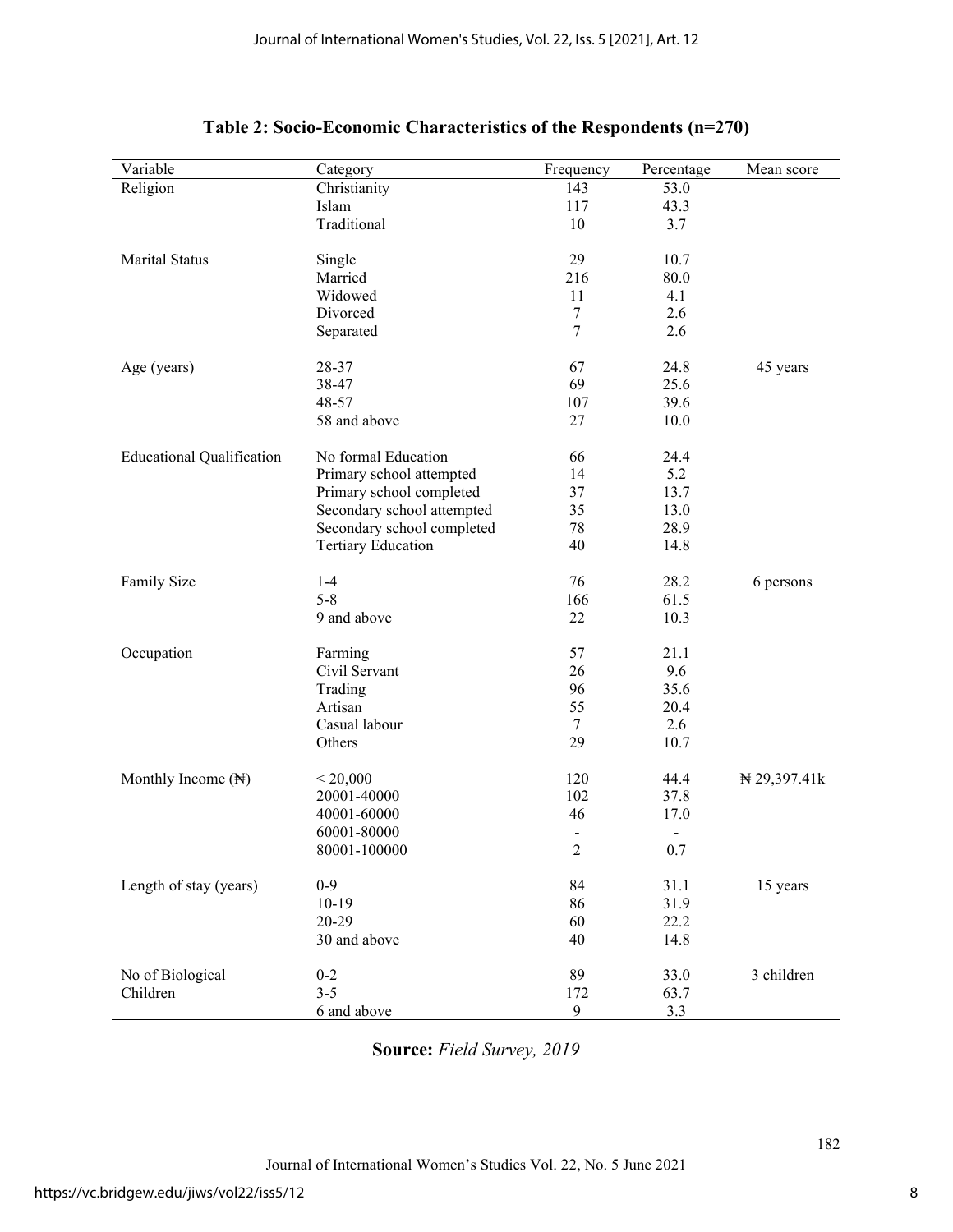#### *Distance Travelled from Home to PHC Centres*

Findings on the distance travelled from home to PHC centres revealed that the average distance travelled by respondents before they could access healthcare facilities was 1.85 kilometres. 5.2% of the respondents lived very close to PHC centres, travelling less than a kilometre, 82.6% lived close, between one and three kilometres away from the closest PHC centre, while 12.2% lived far from the health facilities, travelling four to five kilometres before they could access healthcare facilities.



# **Fig 1: Distribution of Respondents According to Distance Travelled to PHC Centres**

**Source***: Field Survey, 2019*

# *Primary Health Care Services in the Study Area*

PHC services available in the PHC facilities in the study area range from maternal and childcare to basic treatment of health problems and injury as shown in Table 3. As the table shows, maternal and childcare and health education are almost always available (91% and 93% respectively); local disease control and provision of essential drugs are usually available at 71% and 73% respectively. Basic treatment of health problems and injury was almost always available at 96%. Immunization services were 100% available.

| Table 3: Availability of Primary Health Care Services (n=45) |           |           |           |  |  |
|--------------------------------------------------------------|-----------|-----------|-----------|--|--|
| <b>PHC</b> Services                                          | Always    | Sometimes | Never     |  |  |
|                                                              | Available | Available | Available |  |  |
|                                                              | F(%)      | F(%)      | F(%)      |  |  |
| Maternal and Childcare                                       | 41(91.1)  | 4(8.9)    |           |  |  |
| Provision of essential drugs                                 | 33(73.3)  | 12(26.7)  |           |  |  |
| Health education (proper nutrition)                          | 42(93.3)  | 3(6.7)    |           |  |  |
| Local disease control                                        | 32(71.1)  | 12(26.7)  | 1(2.2)    |  |  |
| Immunization                                                 | 45(100)   |           |           |  |  |
| Basic treatment of health challenge                          | 43 (95.6) | 2(4.4)    |           |  |  |
| (sickness and injury)                                        |           |           |           |  |  |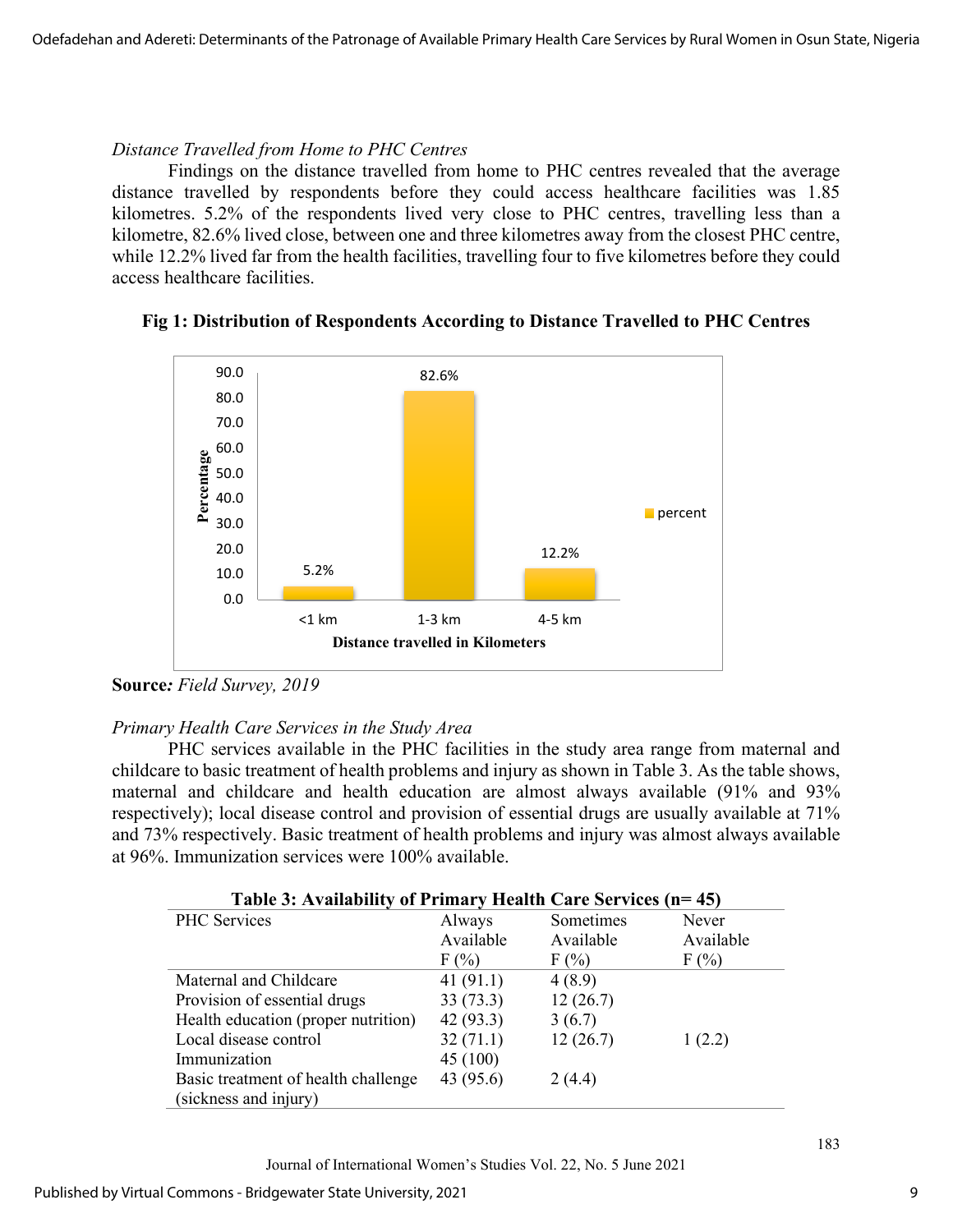# **Source:** *Field Survey, 2019*

# *Pattern of Patronage*

In order to determine the patronage pattern of healthcare services in the study area, the number of times the respondents patronised healthcare services in the study area in the previous five years (2014, 2015, 2016, 2017 and 2018) was obtained. The outcome of this is presented in Figure 2. As the figure shows, 60,713 visits were made to PHC centres in 2014, while in 2015, 61,152 visits were made to primary health care services in the study area. By 2016, the number of visits increased to 63,013 (68,701 in 2017 and 75,817 in 2018). The percentage difference in the number of times the healthcare services were patronised in the five-year period is shown in Table 4. In 2015, there was a 0.72% increase over the 2014 figures, a 3.00% increase in 2016, 8.64% increase in 2017, and a 9.85% increase in 2018. There was a significant increase (22.13%) in patronage between 2014 and 2018.

**Fig 2: Pattern of Patronage of PHC Centres for the Five-year Period (2014-2018)** 



**Source***: Field Survey, 2019* 

#### **Table 4: Percentage Difference in the Traffic at PHC Centres for the Five-year Period (2014-2018)**

| Years $(Y)$   | Number of patrons | Difference between number<br>of patrons<br>$\Delta y = (Y_2 - Y_1)$ | Percentage difference $(\% )$<br><b>100</b><br>Δγ<br>$(Y_2 + Y_1)$ |
|---------------|-------------------|---------------------------------------------------------------------|--------------------------------------------------------------------|
| 2014          | 60,713            | -                                                                   |                                                                    |
| 2015          | 61,152            | 439                                                                 | 0.72                                                               |
| 2016          | 63,013            | 1,861                                                               | 3.00                                                               |
| 2017          | 68,701            | 5,688                                                               | 8.64                                                               |
| 2018          | 75,817            | 5,688                                                               | 9.85                                                               |
| 2018 and 2014 |                   | 15,104                                                              | 22.13                                                              |

**Source:** *Field Survey, 2019*

# *Patronage of Available PHC Services by Rural Women*

Table 5 shows how often rural women utilized the available PHC services in the study area when there was a need. The table shows that the respondents accessed immunization services  $(X =$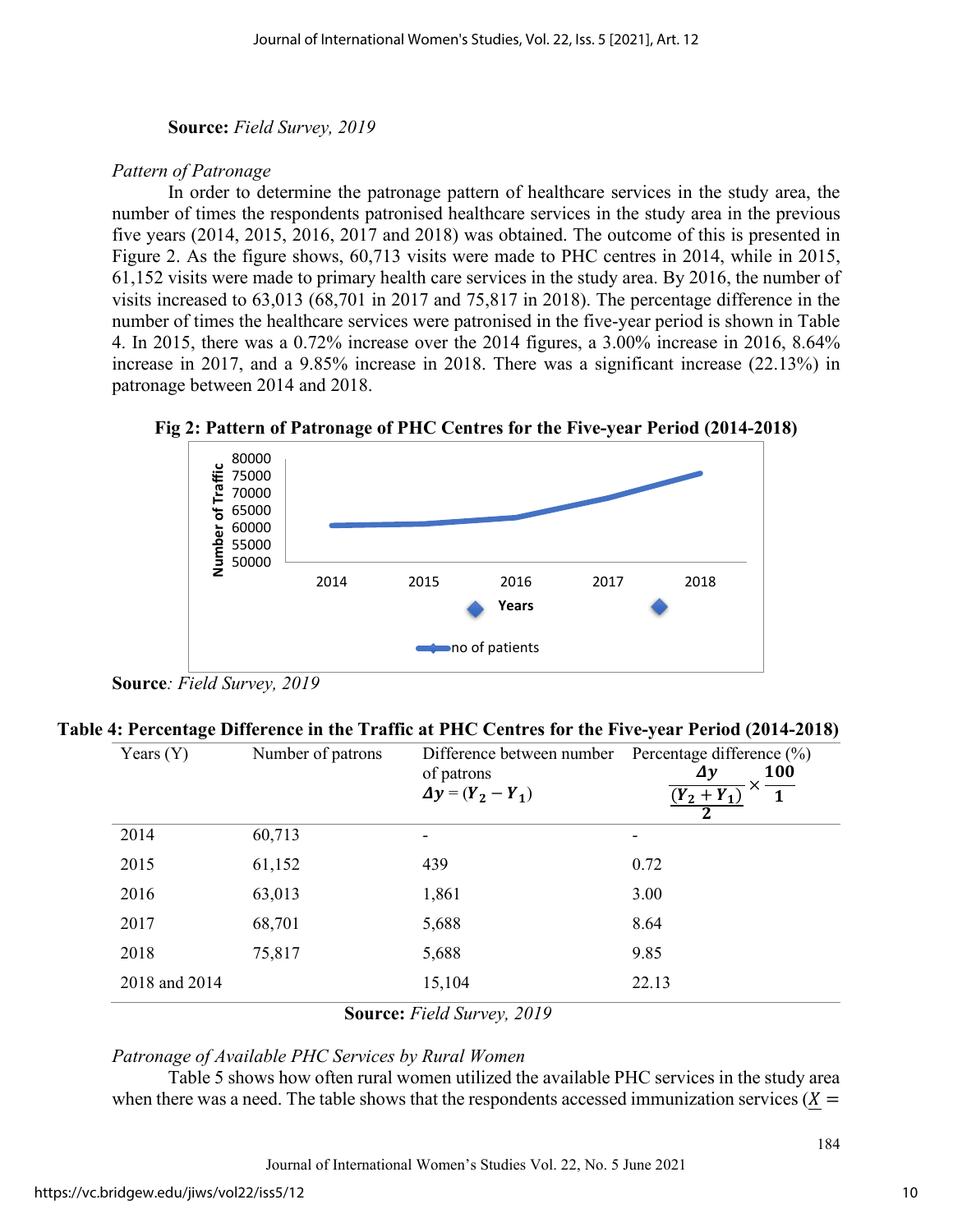1.63) more than any other service. Maternal and childcare services  $(X = 1.54)$  and basic treatment of illness and injury ( $X = 1.32$ ) were also highly patronised by the respondents as needed. Health education services  $(X = 1.03)$  were minimally patronised while local diseases control services  $(X = 0.95)$  were the least patronised.

|                    |            | $1 - 270$           |           |      |           |                 |
|--------------------|------------|---------------------|-----------|------|-----------|-----------------|
| <b>Variables</b>   | Always     | Sometimes           | Never     | Mean | Standard  | Rank            |
|                    | F(%)       | F<br>$\binom{0}{0}$ | F(%)      |      | deviation |                 |
| Immunization       | 190 (70.4) | 59 (21.9)           | 21(7.8)   | 1.63 | 0.625     | 1 <sup>st</sup> |
| Maternal and       | 173(64.1)  | 71(26.3)            | 26(9.6)   | 1.54 | 0.665     | 2 <sub>nd</sub> |
| Childcare          |            |                     |           |      |           |                 |
| Basic treatment of | 111(41.1)  | 134 (49.6)          | 25(9.3)   | 1.32 | 0.635     | 3 <sup>rd</sup> |
| illness and injury |            |                     |           |      |           |                 |
| Health education   | 102(37.8)  | 74 (27.4)           | 94 (34.8) | 1.03 | 0.853     | 4 <sup>th</sup> |
| (proper nutrition) |            |                     |           |      |           |                 |
| Local diseases     | 98 (36.3)  | 61(22.6)            | 111       | 0.95 | 0.880     | 5 <sup>th</sup> |
| control            |            |                     | (41.1)    |      |           |                 |

**Table 5: Frequency of Patronage of Primary Health Care Services by Rural Women (n=270)** 

**Source***: Field Survey, 2019*

#### *Factors Influencing Patronage of Primary Health Care Services*

The result of the multiple regression analysis of factors that determines the patronage of PHC services is presented in Table 6. The double-log functional form has the best fit, based on the values of  $R^2$  (0.736), meaning that 73.6% of the independent variables jointly explain the dependent variable, level of patronage of PHC services. The independent variables that are socioeconomic characteristics include religion, marital status, age, educational qualification, family size, monthly income, occupation, and length of stay. Independent variables related to the PHC centres include working experience of staff, availability of well-trained health professionals, and availability of basic equipment. Others are conduciveness of the PHC environment, availability of the basic services required, availability of vaccines, cleanliness of the PHC environment, doctors' consulting hours, waiting time, and availability of prescribed drugs in the PHC centre. Variables related to staff include stigmatization of patients by PHC staff, competence of PHC staff, interpersonal relationship of staff and patients, attitude of PHC staff to work, timely diagnosis and treatment of health problems by PHC staff, and ability of staff to prescribe effective drugs. Independent variables related to finance include cost of drugs prescribed by the staff, distance from PHC centre, consultation fee, and transport fare. Independent variables related to the sociocultural context include decision making in the home (husband's permission), cultural beliefs, and religious beliefs. The nature of illness was also an important independent variable.

The F-value of  $(2.091, p= 0.03<0.05)$  indicated that the overall equation was highly significant at a 5% confidence level while Durbin Watson statistic value of 2.052 showed the absence of autocorrelation. Out of the 33 explanatory variables specified in the model, 11 variables were statistically significant at a 90% significance level. These include age of respondents, educational qualification, monthly income, availability of well-trained health professionals, conduciveness of the PHC environment, and cleanliness of PHC environment. Others are interpersonal relationship of staff and patients, timely diagnosis and treatment of health problems by PHC staff, ability of medical staff to prescribe effective drugs, cultural beliefs, and the nature of the illness. 10 variables were statistically significant at 95% significance level: age of respondents, monthly income, availability of well-trained health professionals, conduciveness of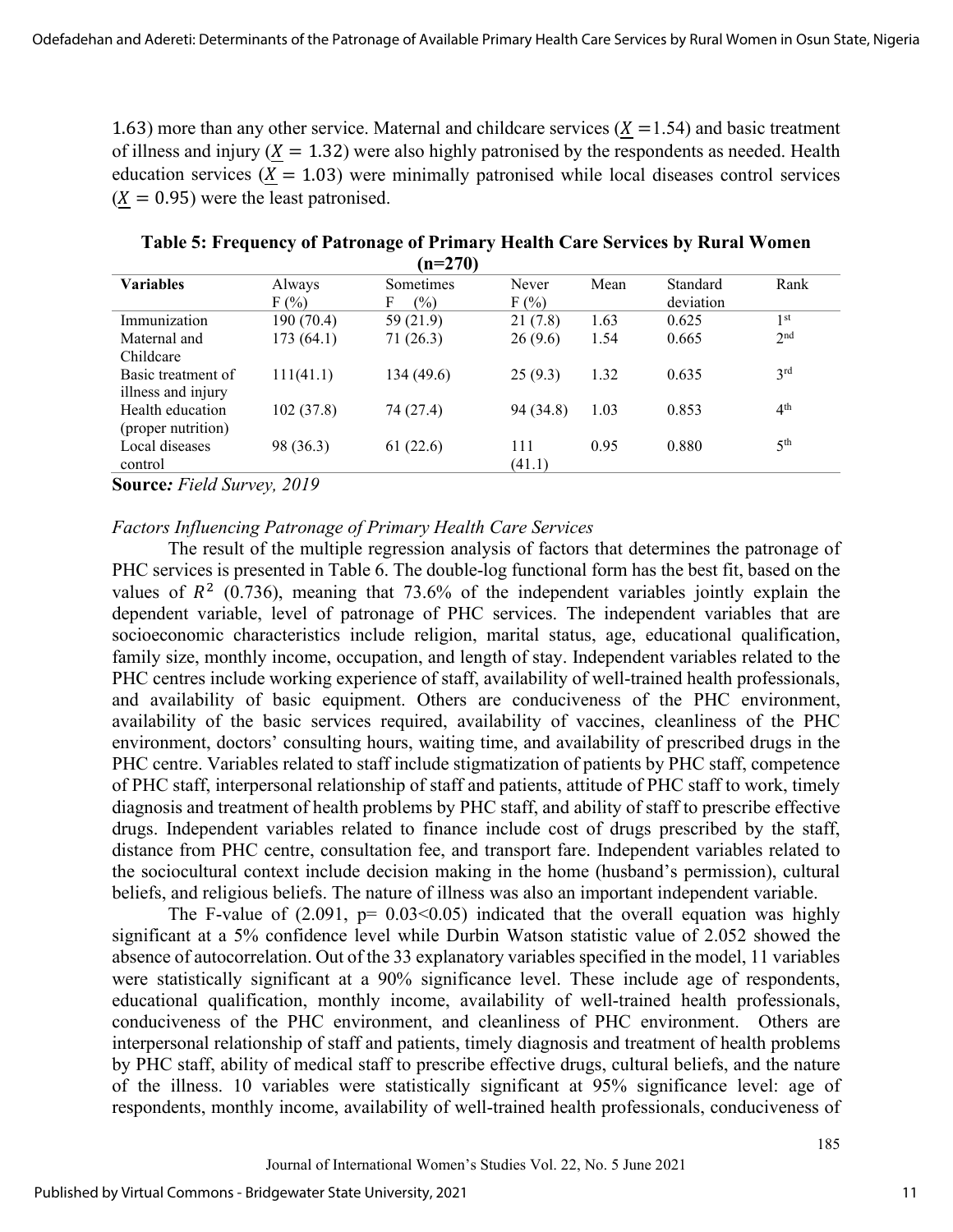the PHC environment, cleanliness of PHC environment, interpersonal relationship of staff and patients, timely diagnosis and treatment of illness, ability of staff to prescribe effective drugs, cultural beliefs, and nature of the illness. Educational qualification was significant at a 90% significance level but not significant at 95% and 99% level of significance.

The model for the significant variable was:

Log (level of patronage) =  $-1.097+0.928$ log (age of respondents) +  $-0.756$ log (ability of staff to prescribe drugs)  $+0.454\log$  (conduciveness of the environment)  $+0.395\log$  (timely diagnosis and treatment of health problems) +0.325log (interpersonal relationship of staff and patients) +0.320log (ability of staff to prescribe drugs for treatment) +-0.289log (cultural beliefs) +0.018log (monthly income) +-0.393log (shortage of well-trained health professionals)  $+ - 0.510$ log (nature of illness) .... …… eqn. 4

| Variables                 | Linear            | Semi-log          | Double log (a)     |
|---------------------------|-------------------|-------------------|--------------------|
| Religion                  | 0.137(0.235)      | 0.007(0.038)      | 0.070(0.178)       |
| Marital status            | 0.065(0.209)      | 0.009(0.034)      | $-0.162(0.142)$    |
| Age of respondents        | $-0.018(0.017)$   | $-0.002(0.003)$   | $0.928(0.369)$ **  |
| Educational               | 0.036(0.076)      | 0.000(0.013)      | $0.285(0.144)$ *** |
| Qualification             |                   |                   |                    |
| Family size               | 0.063(0.066)      | 0.013(0.011)      | $-0.041(0.193)$    |
| Monthly income            | $-9.976(0.000)$   | $-1.855(0.000)$   | $0.018(0.146)$ **  |
| Occupation                | $-0.046(0.077)$   | 0.009(0.016)      | 0.076(0.099)       |
| Length of stay            | $-0.011(0.020)$   | 0.000(0.003)      | $-0.066(0.119)$    |
| Working experience        | 0.016(0.024)      | $-0.002(0.004)$   | 0.109(0.115)       |
| Availability of well-     | $-0.347(0.193)$   | $-0.055(0.031)$   | $-0.393(0.174)$ ** |
| trained health            |                   |                   |                    |
| professionals             |                   |                   |                    |
| Availability of basic     | $-0.027(0.209)$   | 0.025(0.034)      | 0.172(0.266)       |
| equipment                 |                   |                   |                    |
| Conduciveness of the      | $-0.307(0.186)$   | $-0.054(0.030)$   | $0.454(0.176)$ **  |
| environment               |                   |                   |                    |
| Availability of the       | $0.556(0.237)$ *  | $0.096(0.890)*$   | $-0.370(0.248)$    |
| basic services            |                   |                   |                    |
| Availability of           | $-0.057(0.177)$   | 0.006(0.029)      | $-0.165(0.190)$    |
| vaccines                  |                   |                   |                    |
| <b>Cleanliness of PHC</b> | $-0.097(0.168)$   | $-0.022(0.027)$   | $0.320(0.107)$ **  |
| environment               |                   |                   |                    |
| Doctors' Consulting       | 0.287(0.155)      | $0.060(0.025)$ *  | $-0.121(0.120)$    |
| hours                     |                   |                   |                    |
| Waiting time              | $-0.448(0.161)$ * | $-0.074(0.026)$ * | 0.010(0.142)       |
| Availability of           | 0.110(0.182)      | 0.007(0.029)      | $-0.184(0.175)$    |
| prescribed drugs in       |                   |                   |                    |
| the centre                |                   |                   |                    |

# **Table 6: Regression Analysis of Factors Influencing Patronage of Available PHC Services**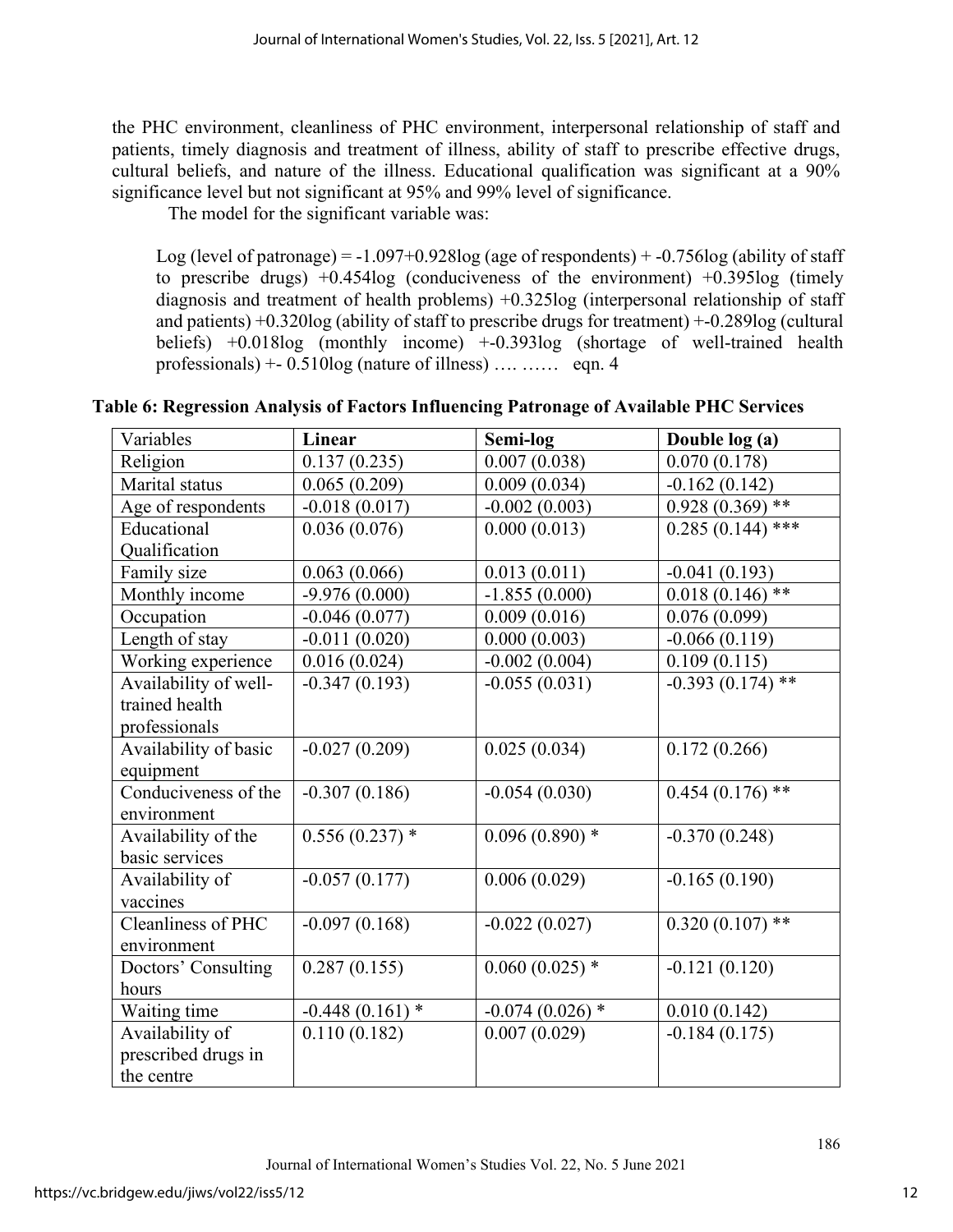| Friendliness of PHC        | $-0.165(0.163)$  | $-0.038(0.026)$  | 0.112(0.141)             |
|----------------------------|------------------|------------------|--------------------------|
| <b>Staff</b>               |                  |                  |                          |
| Stigmatization of          | $-0.105(0.155)$  | $-0.025(0.025)$  | 0.152(0.191)             |
| patients by PHC staff      |                  |                  |                          |
| Competence of PHC          | $-0.020(0.174)$  | 0.006(0.028)     | $-0.131(0.188)$          |
| staff                      |                  |                  |                          |
| Interpersonal              | $-0.015(0.165)$  | 0.026(0.027)     | $0.325(0.150)$ **        |
| relationship between       |                  |                  |                          |
| staff and patients         |                  |                  |                          |
| Attitude of PHC staff      | $-0.051(0.176)$  | 0.000(0.028)     | 0.219(0.151)             |
| to work                    |                  |                  |                          |
| Timely diagnosis /         | $-0.052(0.171)$  | $-0.002(0.028)$  | $0.395(0.123)$ **        |
| treatment of health        |                  |                  |                          |
| problems by PHC            |                  |                  |                          |
| staff                      |                  |                  |                          |
| Staff's ability to         | $-0.203(0.165)$  | $-0.043(0.027)$  | $0.756(0.221)$ **        |
| prescribe effective        |                  |                  |                          |
| drugs<br>Cost of drugs     | 0.129(0.164)     |                  |                          |
|                            |                  | 0.030(0.027)     | $-0.151(0.137)$          |
| prescribed by the<br>staff |                  |                  |                          |
| Decision making in         | 0.138(0.186)     | 0.023(0.030)     | $-0.042(0.151)$          |
| the home (husband's        |                  |                  |                          |
| permission)                |                  |                  |                          |
| Cultural beliefs           | $0.454(0.211)*$  | $0.069(0.034)$ * | **<br>$-0.289(0.127)$    |
| Religious beliefs          | $0.755(0.221)$ * | $0.104(0.036)$ * | 0.120(0.142)             |
| Nature of illness          | 0.064(0.148)     | $-0.005(0.024)$  | $***$<br>$-0.510(0.149)$ |
| Distance to PHC            | 0.074(0.110)     | $-0.001(0.018)$  | $-0.067(0.083)$          |
| centres                    |                  |                  |                          |
| Consultation fee           | $-0.001(0.001)$  | $-5.531(0.000)$  | $-0.022(0.121)$          |
| Transport fare to the      | $-0.001(0.002)$  | $-2.134(0.000)$  | 0.200(0.154)             |
| centre                     |                  |                  |                          |
| Constant                   | 7.326 (1.477)    | 1.827(0.239)     | $-1.097(2.339)$          |
| $R^2$                      | 0.468            | 0.443            | 0.736                    |
| Adjusted $R^2$             | 0.394            | 0.366            | 0.348                    |
| Durbin Watson              | 1.637            | 1.690            | 2.052                    |
| Error term                 | 1.972            | 0.319            | 0.241                    |
| F-value                    | 6.291            | 5.699            | $2.091$ (p=0.03<0.05)    |

**Source**: *Field survey, 2019*.

Dependent Variable: Level of PHC patronage

(Note: Figures in Parenthesis are standard errors, (a) is the lead equation based on fitness.) (\*\*\* denotes t-stat sig @ 10%, \*\* denotes t-stat sig @ 5%, \* denotes t-stat sig @ 1%)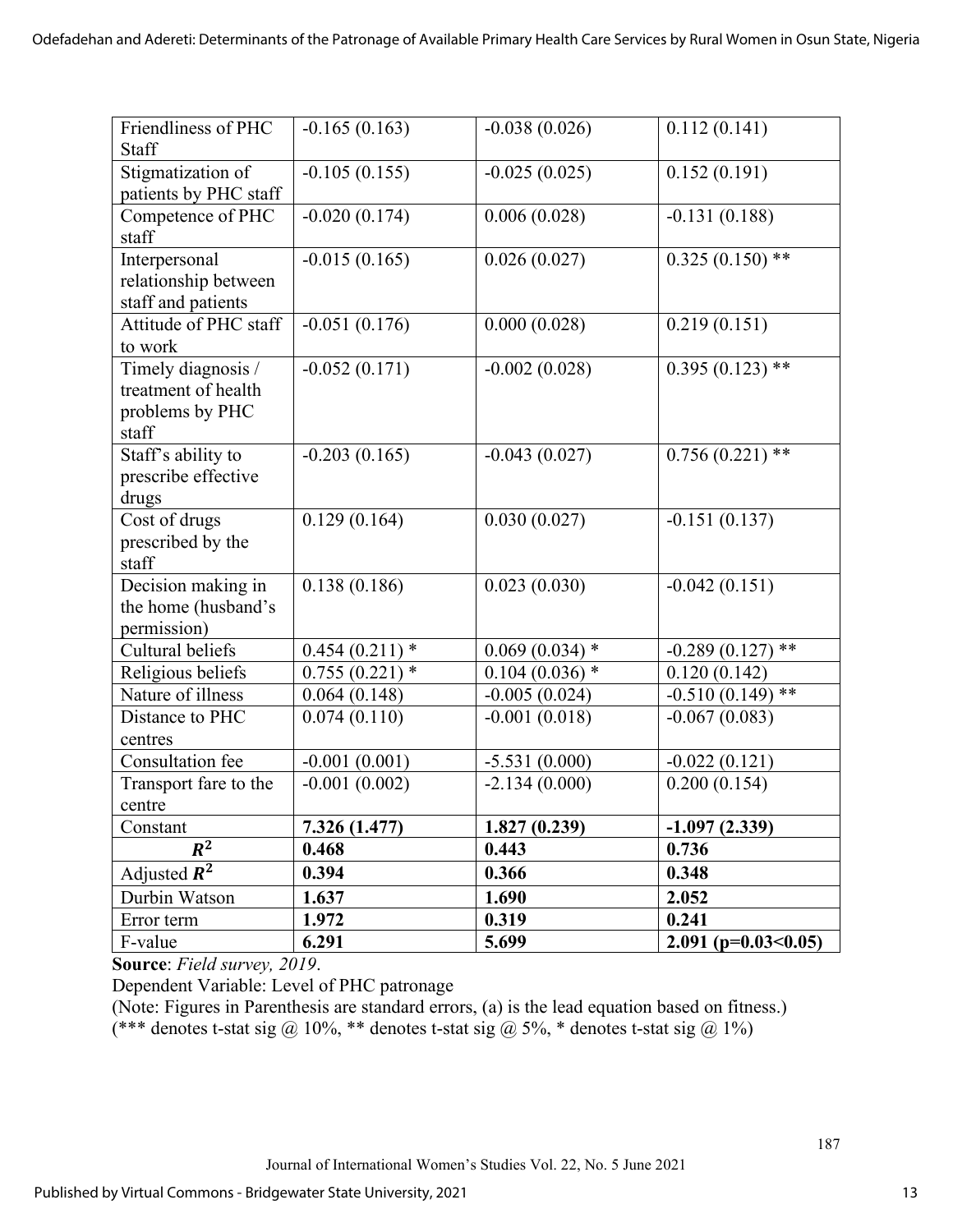# **Hypothesis**

HO1: There is no significant relationship between respondents' socio-economic characteristics and the pattern of patronage of primary health care services.

The results in Table 7 show that six of the respondents' socio-economic characteristics had a significant relationship with the pattern of patronage of PHC services. These are marital status  $(\chi^2 = 2.154; \, p = 0.005 < 0.05)$ , educational qualification of the respondents  $(\chi^2 = 14.741; \, p = 0.012 <$ 0.05), age of respondents ( $\chi^2$ =9.523; p=0.023>0.05), length of stay in the study area ( $\chi^2$ =9.726; p=0.021< 0.05), income  $(\chi^2$ =30.659; p=0.000>0.05), and distance from home to PHC centres  $(\chi^2=17.724; p=0.000<0.05)$ . The table also shows that religion  $(\chi^2=1.329; p=0.515>0.05)$ , family size  $(\chi^2=4.063; \text{ p=0.131}>0.05)$ , working experience ( $\chi^2=2.453; \text{ p=0.484}>0.05$ ), and number of biological children  $(\chi^2=0.035; p=0.983>0)$  had no significant association with the pattern of patronage of PHC services in the study area.

| Table 7: Association between Respondents' Socio-Economic Characteristics and the<br><b>Pattern of Patronage of Primary Health Care Services</b> |                     |  |            |          |  |  |  |
|-------------------------------------------------------------------------------------------------------------------------------------------------|---------------------|--|------------|----------|--|--|--|
| ariables                                                                                                                                        | $\chi$ <sup>2</sup> |  | Df P-value | Decision |  |  |  |

| Variables                                                       | $\chi^2$ | Df             | P-value                        | Decision                 |
|-----------------------------------------------------------------|----------|----------------|--------------------------------|--------------------------|
| Religion                                                        | 1.329    | $\overline{2}$ | 0.515                          | Not Significant          |
| <b>Marital Status</b>                                           | 2.154    | 4              | 0.005                          | Significant              |
| Educational                                                     | 14.741   | 5              | 0.012                          | Significant              |
| Qualification                                                   |          |                |                                |                          |
| Age of Respondents                                              | 9.523    | 3              | 0.023                          | Significant              |
| <b>Family Size</b>                                              | 4.063    | 3              | 0.131                          | Not Significant          |
| Length of Stay                                                  | 9.726    | 3              | 0.021                          | Significant              |
| Working Experience                                              | 2.453    | 3              | 0.484                          | Not Significant          |
| Number of Biological                                            | 0.035    | 2              | 0.983                          | Not Significant          |
| Children                                                        |          |                |                                |                          |
| Income                                                          | 30.659   | 3              | 0.000                          | Significant              |
| Distance                                                        | 17.724   | 2              | 0.000                          | Significant              |
| $\sim$ $\sim$<br>1.10<br>$\mathbf{A}$ $\mathbf{A}$ $\mathbf{A}$ |          |                | $\cdot$ $\sim$<br>$\sim \cdot$ | $\Omega$ $\Omega$ $\sim$ |

**Source:** *Field Survey, 2019.* Significant at p<0.05

# **Discussion**

# *Socio-Economic Characteristics of the Respondents*

The finding on religion is that more than half of the respondents in the study area were Christians. The results agree with findings from Adebisi *et al*. (2017) which found more than half of the respondents (66%) to be Christians, reasserting the fact that Christianity is widely practised in Oyo State where their study was carried out. Osun State was carved out of the old Oyo State.

The study finds that married people with the support of their spouse may patronise healthcare facilities more than any other category. The influence of spouses seems to be crucial in the patronage of PHC services. In addition, married women may also have additional healthseeking responsibilities such as seeking antenatal care in pregnancy, taking healthy children for immunisation, taking ill children for treatment, or availing themselves of some other health services in their area. The result agrees with Olugbamila *et al.* (2016) findings which hold that the influence of the spouse in the utilization of health facilities is extremely important.

The average age was 45; that is, most of the respondents were adults. This is similar to the findings of Adefalu *et al*. (2017). In the study carried out in Ilorin, Kwara State, the mean age of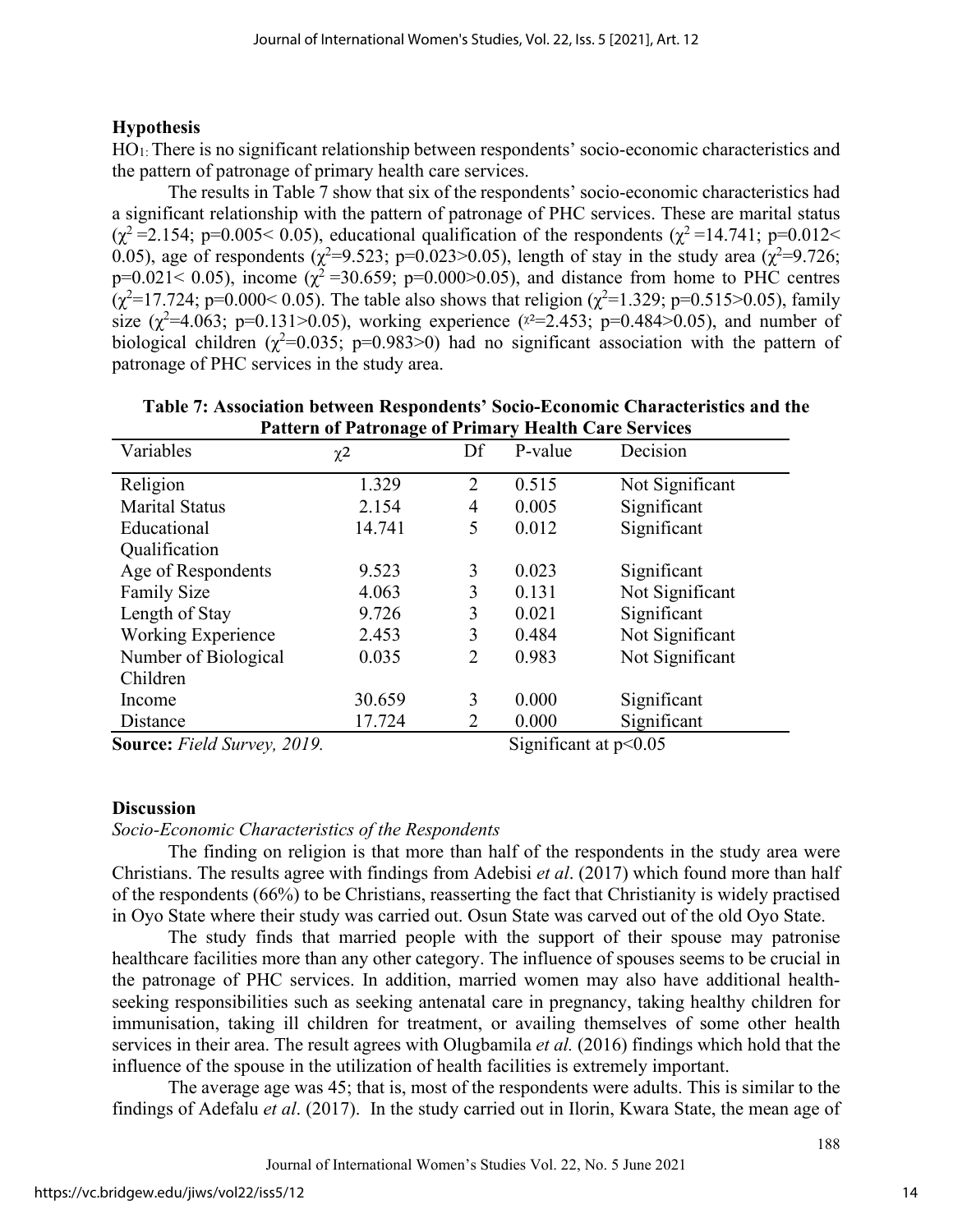rural women was found to be 45 years. This age and the stress involved in their occupations may make women prone to weakness and therefore willing to visit healthcare facilities.

Findings on educational qualification show that 75.6% of the respondents had one form of formal education or the other. This is in tandem with Odetola (2015), who reported that the majority of respondents have their choice of health institution influenced by their level of education and that education has implications for health. It indicates that increasing literacy among people is a viable strategy for improving all major health indices. Furthermore, the average family size in the study area was 6 persons. This was attributed to the fact that most of them had dependents in their families. The result corroborates the findings of Adefalu *et al*. (2017) which stated that the respondent's average household size in a study carried out in Ilorin was higher than the value recommended by the National Bureau of Statistics (NBS) which is 5 persons in a rural household (NBS 2006).

Findings on occupation show that most of the respondents were traders. The result differs from the findings of earlier studies (Ifeakor *et al*., 2013; Adefalu *et al*., 2017) that showed that most rural women were actively involved in farming in Nigeria.

The average monthly income was found to be  $\aleph$ 29,397. This means that respondents are likely to patronise healthcare facilities because the mean average income in the study area was above the minimum wage of  $\mathbb{N}18,000$  in Nigeria at the time of conducting this study. It is also above the poverty line of a dollar per day. According to Olugbamila (2016), income of a resident is a measure of wealth and will reflect the ability of a household/resident to make decisions on type of facility visited, duration of visit, and action taken after sickness is a function of their income. Where the household income is not sufficient, it will leave the household with no other option than self-medication. Some early studies show a positive correlation between income and patronage of available healthcare facilities (Adetunji, 2013; Olugbamila, 2016). These studies established that the income level of household dictates their ability to patronise and pay for available healthcare services.

Findings on respondents' length of stay show the mean average years of residence to be 15 years. In other words, most of the respondents have stayed in the localities for several years and will be familiar with available PHC facilities there. Olugbamila (2016) also established that the longer the years of stay in a particular locality, the better the knowledge about the competence, cost of treatment, and hospitality of workers in healthcare facilities within and outside the community. The average number of children per mother in the study area was three children. This can be attributed to family planning campaigns by local and international organizations for the advantages of small family sizes. It may also be that the respondents may not have foreclosed the possibility of having more children. This supports the findings of Olajide (2013) who reported that the respondents' average number of children was three in a similar study carried out in Oyo State.

#### *Distance Travelled from Home to Primary Health Care Centres*

Findings on the distance travelled from home to PHC centres revealed that the average distance travelled by respondents before they could access healthcare facilities was 1.85 kilometres. In other words, most of the respondents lived close to health services. It has been established in the literature that proximity to healthcare facilities determines, to a large extent, the degree of patronage by residents of a particular locality. The shorter the distance travelled to get to a healthcare facility, the better the level of patronage of such a healthcare facility. The findings agree with Sanni (2010) who found a relationship between distance and the utilization of health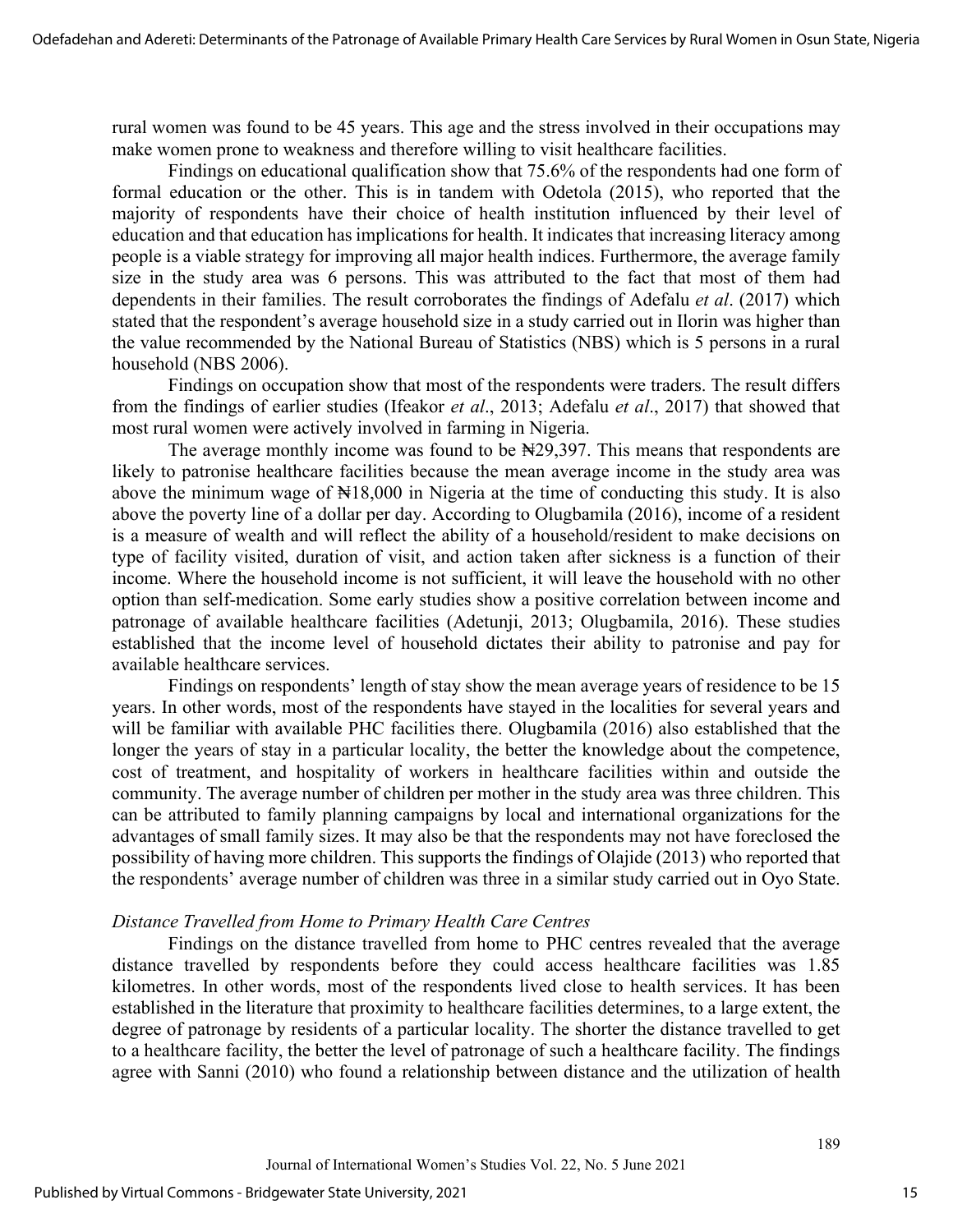care facilities. According to Sanni (2010, cited by Adefalu *et al*. (2017)), fewer people are willing to patronise a particular health facility as distance they have to travel to get there increases.

#### *Primary Health Care Services Available in the Facilities*

PHC services available in the health facilities in the study area range from maternal and childcare to basic treatment of health problems and injury as shown in Table 3. Several recommended PHC services by WHO were readily available in the health facilities in the study area for the respondents to patronise. It was evident that the respondents valued immunization because it protects people from infectious diseases. This result is not in tandem with Olajide's (2013) finding that most health services are not available in rural areas. This disparity could be a result of improvement in service provision and infrastructural development between 2013 when Olajide's study was conducted and 2019 when data for this study was gathered. Programmes like the Basic Healthcare Provision Fund (BHCPF) and the revitalization and rehabilitation of 332 local PHC centres by the Osun State government served to provide infrastructure and improve the services rendered in the PHCs across the state. The benefit of immunization to the rural children can be a factor that strengthens the continuous availability of this service. According to Odefadehan *et al.* (2015), immunization has really helped the farm children to stay alive from preventable killer diseases and as such has become an invaluable service to the rural mothers.

# *Pattern of Patronage*

Figure 2 shows a progressive increase in the traffic of patrons of PHC services in the fiveyear period of 2014-2018. 2018 had the highest number of patrons (75,817). This could be because when the patrons were in need of one form of the health services or the other in 2018, they felt that primary health care centres in the study area had reached an acceptable standard because the government intervened in the health system to rehabilitate facilities and provide basic equipment. It could also be because the patients could not afford to patronise private hospitals or secondary or tertiary health providers. Some services in PHC centres are free. Olugbamila *et al.* (2017) reported a progressive pattern of patronage of PHC in a study carried out in Saki, Oyo State between 2011 and 2016.

The percentage difference in the number of times the PHC services were patronised in the five-year period is shown in Table 4. It shows a significant difference (22.13%) in the number of times PHC services were patronised between 2014 and 2018. This could be as a result of the revitalization and rehabilitation of PHC centres in the study area, with improved supply of essential drugs, free consultation, provision of mosquito nets, etc. The increase could also be as a result of greater awareness or public enlightenment on the benefits of patronizing PHC services (family planning, free drugs etc.) than in previous years. There was a steady increase every year during the five-year period, 2014-2018.

#### *Frequency of Patronage of Different PHC Services*

Table 5 shows that immunization service was more patronised by respondents than any other service. This could be due to sensitization or public enlightenment on the importance and health benefits of vaccination/immunization which protects one against diseases. Maternal and childcare services as well as basic treatment of illness and injury services were also highly patronised by the respondents as needed. This could be due to the closeness of PHC centres to the respondents, so that women in labour could easily access health care services. First aid treatment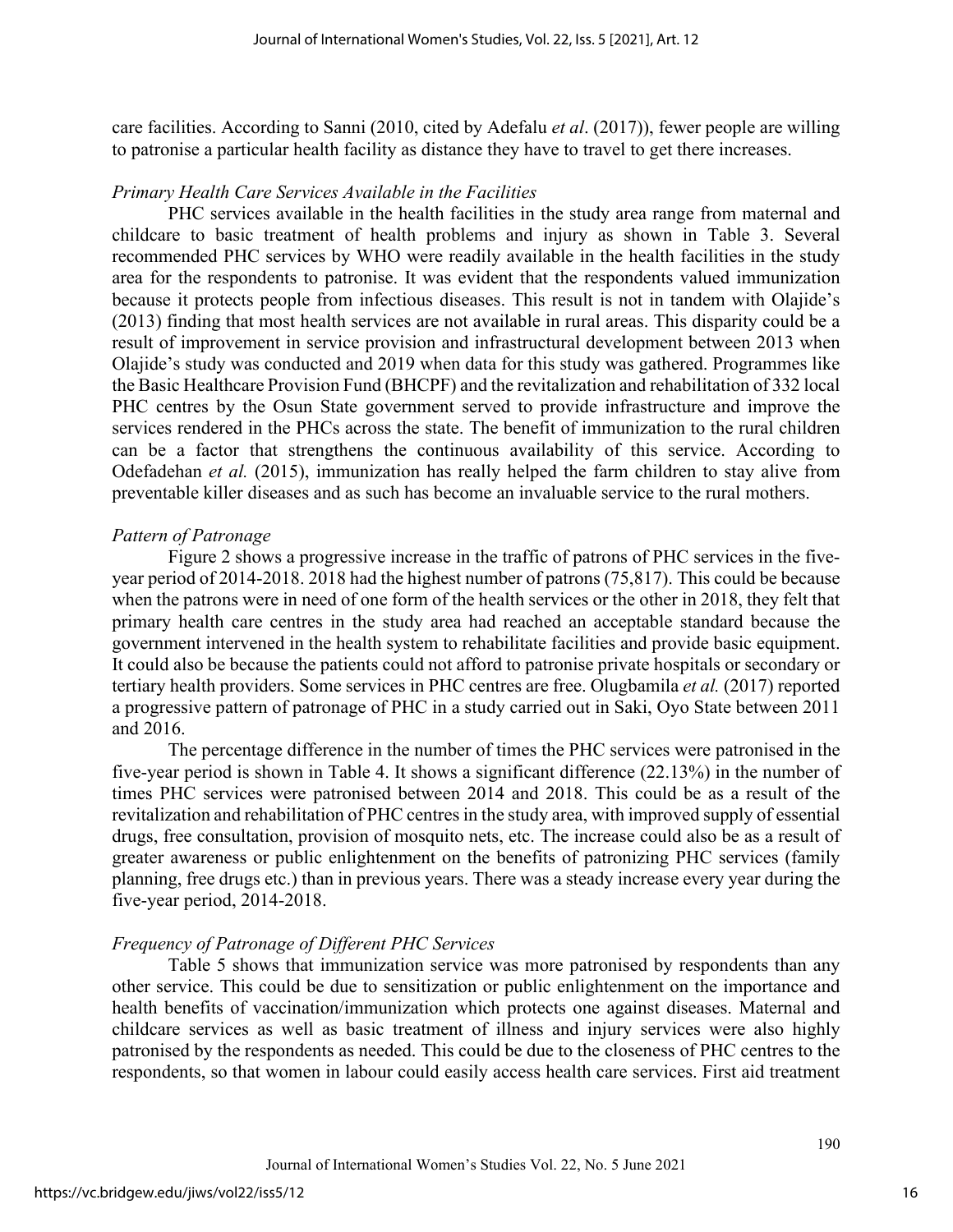could also be given to respondents in the centre if need be. However, health education service was minimally accessed, and local diseases control services had the lowest patronage.

#### *Factors Influencing Patronage of PHC Services*

The result of the multiple regression analysis of factors influencing patronage of PHC services is presented in Table 6. Age of respondents had a regression coefficient of 0.928, meaning that a one-year increase in the age of the respondents leads to a 0.928 unit increase in the level of patronage of PHC centres and vice versa (as the age increases, the respondents have more reasons to visit PHC and to understand how PHC works). Conduciveness of the PHC centres had a positive influence on the level of patronage, such that a unit increase in comfortability of the centres leads to a 0.454 unit increase in the level of patronage of the PHC centres. A unit increase in cleanliness of the PHC environment leads to a 0.320 increase in the level of patronage of respondents. There is a positive (0.325) relationship between the interpersonal relationship of staff and patients and the level of patronage by respondents, such that an improvement in the relationship between staff and patients leads to a 0.325 unit influence on the patronage level. Increase in timely diagnosis and treatment of health problems by PHC staff, ability of staff to prescribe effective drugs, and monthly income leads to 0.395, 0.756, and 0.018 unit increases in the level of PHC patronage respectively.

Furthermore, the results showed that a shortage of well-trained staff, the nature of the illness, and cultural beliefs had a negative influence on the rural women's patronage of PHC centres to access services. Shortage of well-trained staff had a regression coefficient of -0.393 which implies that an increase in shortage of well-trained staff leads to 0.393 unit decrease in the level of patronage of PHC by respondents. The table also shows that a unit increase in the severity of illness leads to a 0.510 decrease in PHC's level of patronage. This could be because the staff might not be able to handle more severe illnesses or the PHC centre may not have the essential facilities to treat more severe illnesses. Such cases are usually referred to secondary or tertiary health centres. The culture of the respondents had a regression coefficient of -0.289, meaning that erroneous opinions and beliefs of the respondents (culture) lead to a 0.289 unit decrease in the level of patronage of PHC centres by respondents.

# *Relationship between Respondents' Socio-economic Characteristics and the Pattern of Patronage of PHC Services*

Table 7 shows that there is a significant relationship between marital status, educational qualification of the respondents, age of respondents, length of stay in the study area, income, distance from home to PHC centres, and the pattern of patronage of PHC services. Being single or married affects how well respondents patronise healthcare services. The level of one's educational status may determine the way one patronises PHC services; the higher the level of education, the more knowledge they are expected to have about their health and importance of PHC. According to Pandeh *et al.* (2019), married respondents have a higher utilization rate of outpatient services compared to the unmarried. The length of stay also has a relationship, such that the longer the period of stay in a community, the greater the positive perception of PHC services available in their community. Olugbamila (2016) established that the longer the years of stay in a particular locality, the better the opportunity to know about the competence and hospitality of workers in healthcare facilities and the cost of treatment within and outside the community of their residence. Proximity to PHC centres may also influence patrons' perception and utilisation of health care services. Income of respondents and the distance of their homes from PHC centres also affect the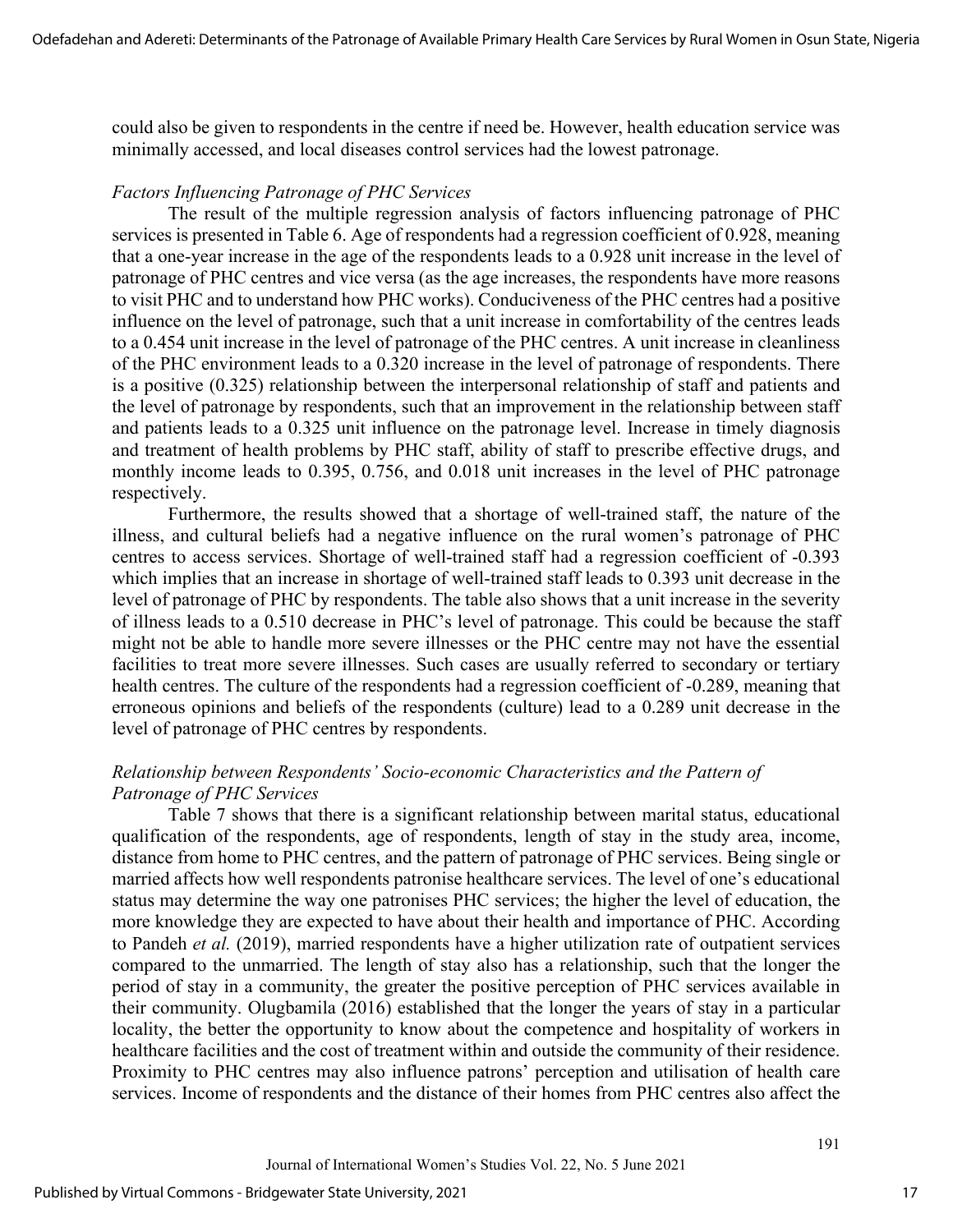pattern of patronage of PHC services. Where the household income is not adequate, the household may have to resort to self-medication. Some early studies show a positive relationship between income and patronage of available healthcare facilities (Adetunji, 2013; Olugbamila, 2016). These studies established that household income dictates people's capacity to patronise and pay for available healthcare services. In addition, fewer people are willing to patronise health facilities that are very far from their homes.

The table also shows that religion, family size, working experience, and number of biological children had no significant association with the pattern of patronage of PHC services in the study area. This means that there is no significant difference in patronage of PHC services in women practising different religions or in women with large or small families.

#### **Conclusion and Recommendation**

Based on the findings of the study on the determinants of the patronage of the available PHC services by rural women in Osun State, Nigeria, the following conclusions can be made.

Most of the respondents were adults and were very familiar with the available PHC centres in their communities. All the healthcare services recommended by WHO for PHCs were readily available in the study area. Furthermore, the pattern of PHC centres' patronage was progressive, with significant increases each year within the five-year period covered by the study. Immunization and maternal and childcare services were the most patronised.

The major determinants of patronage of PHC services in the study area included age of respondents, monthly income, and availability of well-trained health professionals. Other determinants were conduciveness of the PHC centres, cleanliness of PHC centres, and interpersonal relationship of staff and patients. Timely diagnosis and treatment of health problems by PHC facility staff, ability of staff to prescribe effective drugs, the cultural beliefs of the women, and nature (severity) of the illness were other determinants of patronage. These, taken together, accounted for 73.6% variation in the level of PHC patronage by rural women. Respondents' marital status, educational qualification, age, length of stay in the study area, income, and home distance to PHC centres had a significant relationship with the pattern of patronage of PHC services.

Based on the major findings, the following recommendations are made:

- 1) The government should employ more qualified personnel in order to reduce the workload on the available personnel, thereby reducing the waiting time of patrons. This is because shortage of staff has been identified as a major determinant of patronage of PHC services by rural women.
- 2) Orientation and sensitization programmes promoting the strength and benefits of primary health care in local communities should be put in place to correct possible erroneous opinions on this tier of health provision. This is because the study revealed that cultural beliefs constitute a major factor influencing patronage of PHC negatively.
- 3) Financial empowerment of the rural women through private-public partnership is necessary to boost income since income was positively correlated with patronage.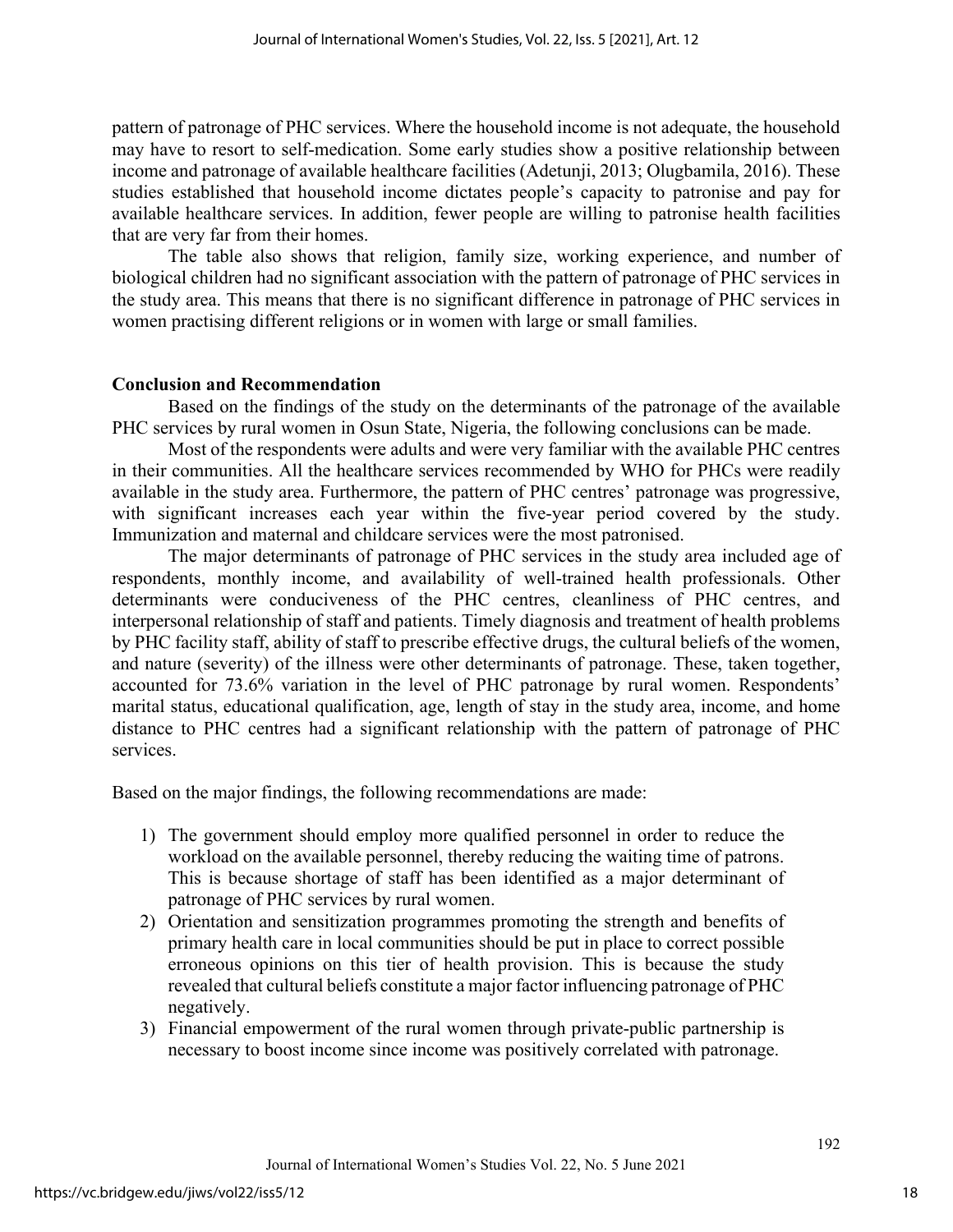# **References**

- Adefalu, L. L., Awoete, O. M., Aderinoye-Abdulwahab, S. A. & Issa, B. A. (2017). Perception of community health extension services among women in a rural community in Ilorin East, Kwara State, Nigeria. *Journal of Community Medicine and Primary Health Care,* 29 (2): 74-83.
- Adebisi, G. L., Oyebode, L. A. & Olubode, E. T. (2017). Assessment of rural dwellers access to primary healthcare services in Oyo State, Nigeria; *Journal of Agriculture and Allied Sciences*, 6 (1).
- Adetunji, M. A. (2013). Spatial distribution, pattern and accessibility of urban population to health facilities in South-Western Nigeria: The case study of Ilesha. *Mediterranean Journal of Social Sciences,* 4 (2):425-436
- [Amanda, C.](http://europepmc.org/search/?scope=fulltext&page=1&query=AUTH:%22Chukwudozie%20A%22) (2017). Inequalities in health: The role of health insurance in Nigeria. *Journal of Public Health Africa* 6 (1): 512.
- Ayila, E. A., John, A. & Osaretin, I. O. (2016). A preliminary spatial analysis of diagnosed stroke disease in Osun State, Nigeria. *Pan African Medical Journal*, 25*.*
- Azuh, D. E., Chinedu, S. N., & Azuh, A. E. (2017). Factors influencing primary health care service utilization among women in rural communities in Ogun State, Nigeria. *Proceedings of 6th International Conference on Education and Social Sciences*, Dubai, U.A.E.
- Becker, M. H., & Rosenstock, I. M. (1984). *Compliance with medical advice.* In *Steptoe, A., & Mathew, A (Eds.) Health Care Human Behaviour.* London: Academic Press.
- Charles, A. and Paschal, S. (2015). Predicting and Changing Health Behaviour; *The Health Belief Model*; Ed 3 Vol. 2
- Emeya S. (2014). Role of women in agricultural activities in Abua-Odual Local Government Area of Rivers State, Nigeria. *World Rural Observations*, *6*(2): Available at [http://www.sciencepub.net/rural/rural0602/001\\_23669rural060214\\_1\\_6.pdf](http://www.sciencepub.net/rural/rural0602/001_23669rural060214_1_6.pdf). Accessed 19th February 2019.
- Enemuoh, E. U. (2013). Improving the reproductive health status of rural women of Umunze in Orumba South of Anambra State, Nigeria. *Mediterranean Journal of Social Sciences*, 4: 2039-2117.
- Ifeakor, A. C., Anekwe, U. J., & Nwanekezi, A. U. (2013). Appraisal of rural women empowerment through skills acquisition in Anambra and Rivers States. *AFRREV LALIGENS: An International Journal of Language, Literature and Gender Studies* ; 2(1): 38-55.
- Musah, K. T., & Kayode, O. O. (2014). Preliminary assessment of healthcare seeking behaviour among users of primary healthcare in Ilorin metropolis, Kwara State, Nigeria. *IOSR Journal of Nursing and Health science*; 3 (4): 31-35
- National Bureau of Statistics. (2006). Core Welfare Indicator Questionnaire Survey, Nigeria, Abuja: NBS.
- Odefadehan, O. O., Alfred, S. D. Y & Adesida, I. E. (2015): Immunization: -An important public health strategy to Save the farm child in Nigeria. *Annals of Child and Youth Studies, 6*(1) 70-85. Ile-Ife: Obafemi Awolowo University CYIAP Network.
- Odetola, T. D. (2015). Health care utilization among rural women of child-bearing age: A Nigerian experience. *The Pan African Medical Journal*; 20:151. doi:10.11604/pamj.2015.20.151.5.845